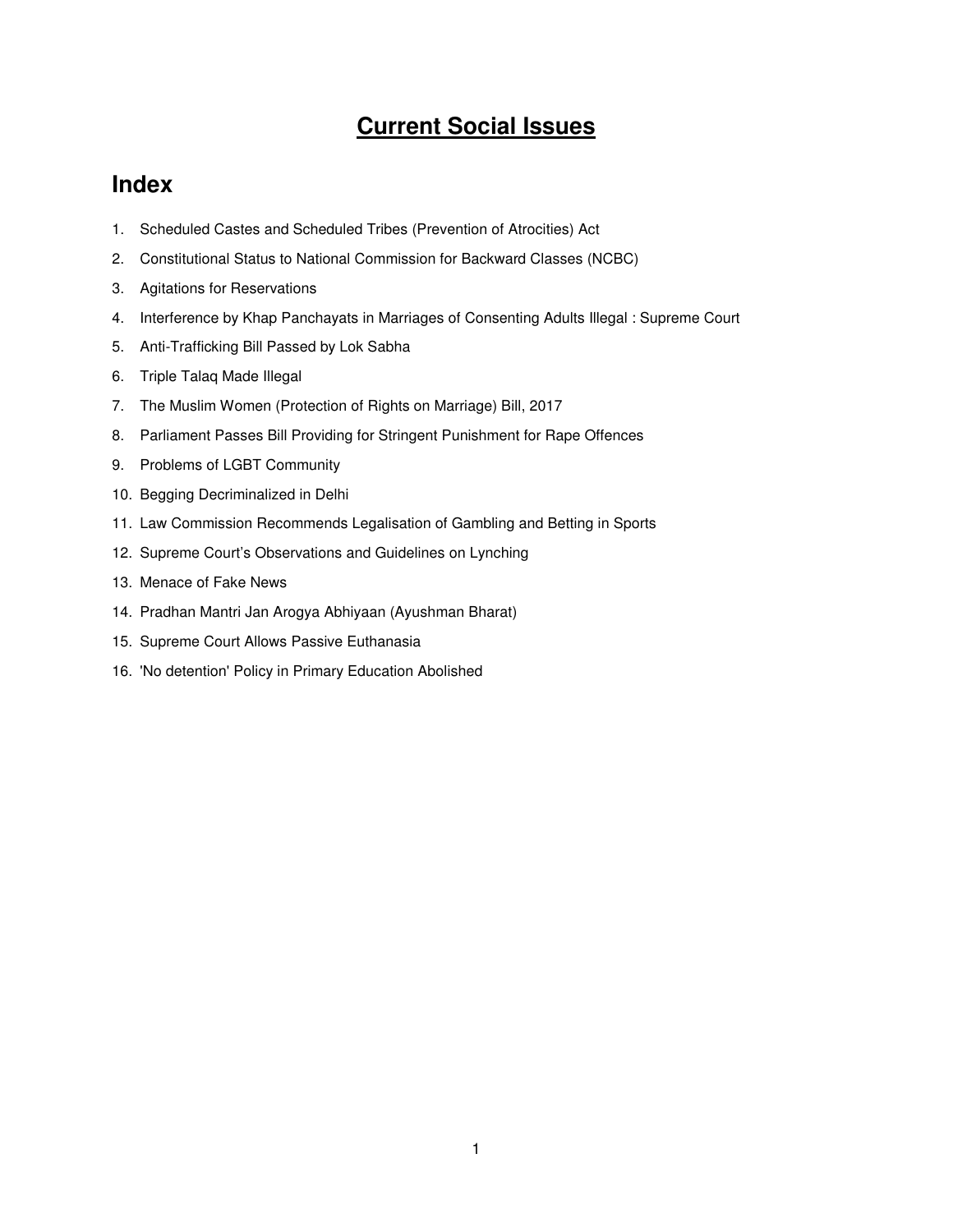# **Scheduled Castes and Scheduled Tribes (Prevention of Atrocities) Act**

# **What is Scheduled Castes and Scheduled Tribes (Prevention of Atrocities) Act?**

The Scheduled Castes and Tribes (Prevention of Atrocities) was enacted in 1989. The rules for the Act were notified on March 31, 1995. The act guarantees fundamental right under **Article 17** of the **Constitution** which abolished untouchability and forbids its practice in any form.

The Act lists 22 offences which hurt the self-respect and esteem of the scheduled castes and tribe's community. This includes denial of economic, democratic and social rights, discrimination, exploitation and abuse of the legal process.

# **What are Supreme Court's Guidelines?**

In March 2018, the Supreme Court of India issued three important guidelines to prevent misuse of Scheduled Castes and Scheduled Tribes (Prevention of Atrocities) Act, 1985. These guidelines nullify key provisions of this law by

- 1. removing the bar on grant of anticipatory bail,
- 2. providing for prior permission for arrests under this act. (Public servants can only be arrested with the written permission of their appointing authority. In cases where the accused is a private employee, the police can make an arrest only after approval by a senior superintendent of police), and
- 3. stating that Police may conduct a preliminary inquiry to ascertain the veracity of the complaint.

### **Why did the Supreme Court give above Guidelines?**

- 1. The Act has been misused to file false complaints for vengeance.
- 2. There were cases of implication of innocent citizens.
- 3. Any harassment of an innocent citizen, irrespective of caste or religion, is against the fundamental rights guaranteed by the Constitution **(Article 21: Right to Life and Personal Liberty).** Hence, Supreme Court of India gave these guidelines.

### **Parliament Passes Amendment Act Restoring Original Position:**

The judgement of the Supreme Court had led to mass protests and violence which claimed several lives across the country. Dalits and the Opposition parties claimed that the dilution of the Act will lead to more discrimination and crimes against the SC's and ST's. In response, the Centre, in April 2018, filed a petition to review the judgement.

# **Supreme Court Agreed to Hear Review Petition:**

The Bench declined to suspend the order but agreed to hear the petition to review its own March 20, 2018 order in the wake of widespread protests against the dillution of the provisions of the Act. The Bench clarified that its objective was to safeguard the innocent and that it has not diluted the Act or undermined the rights of SCs and STs in any way.

### **Union Government's Arguments in Supreme Court:**

- 1. **Reason for prohibiting anticipatory bail:** The Centre submitted that judgement encroached on legislative terrain. The 1989 law, in fact, prohibits anticipatory bail, stating that an accused on bail may use his liberty to terrorize his victims. The Centre argued that the denial of anticipatory bail was the very 'backbone' of the 1989 law.
- 2. **Potential for misuse was not a valid ground:** Potential for misuse was not a valid ground for diluting stringent provisions of the Act which would deprive SC, ST communities the rights guaranteed under the Constitution (Article 17 of the Constitution).
- 3. **Continuing offences:** Referring to statistics, the Centre's petition said offences against SCs and STs have been disturbingly continuing. According to data of the National Crime Records Bureau (NCRB), 47,388 cases were registered in the country under the Act during 2016. Further, only 24.9% of the said cases ended in conviction and 89.3% were pending in courts at the end of the year 2016.
- 4. **Low Conviction Rates:** The government contended that low conviction and high acquittal rate in cases under PoA Act is due to several factors like delay in lodging FIR and witnesses and complainants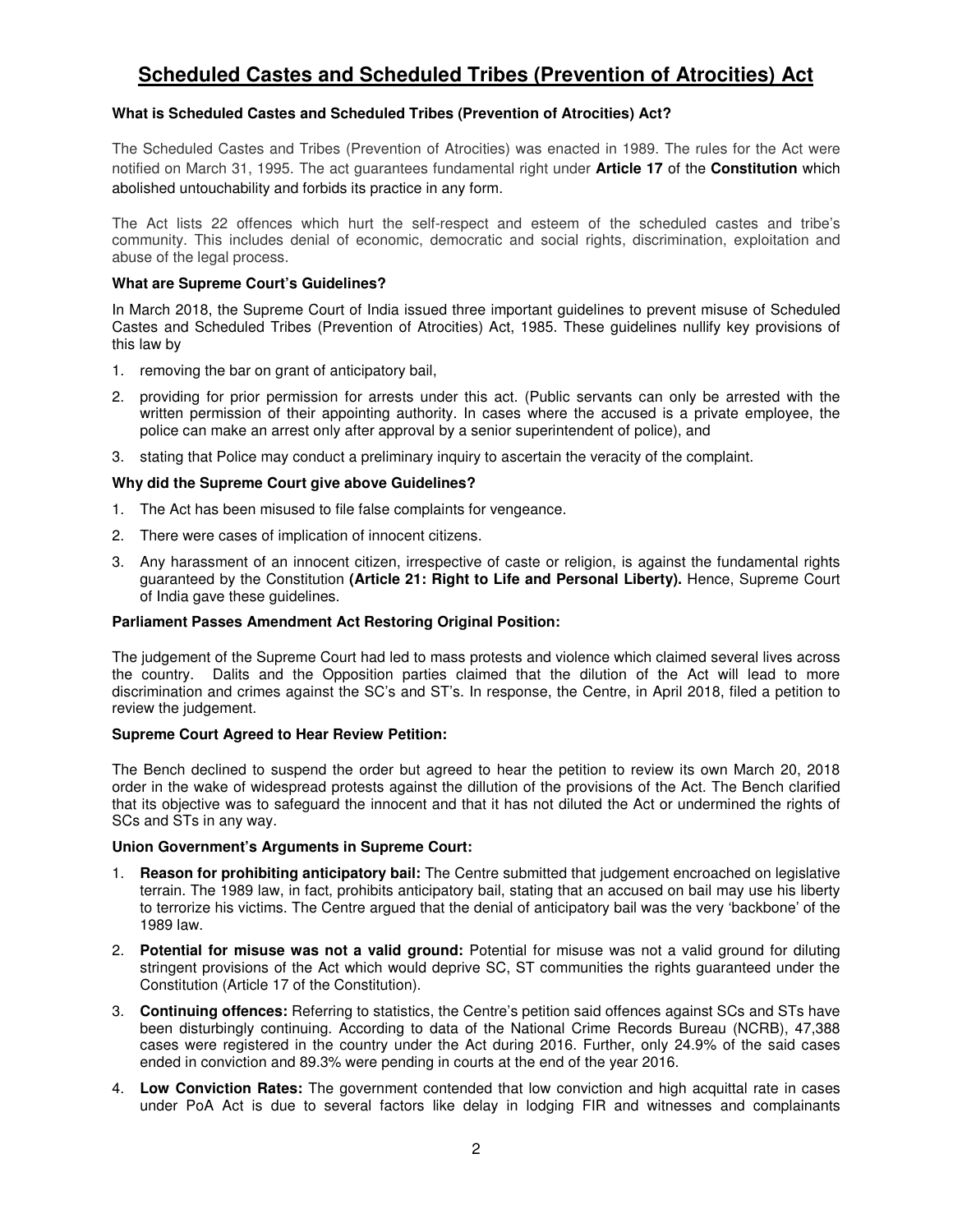becoming hostile, absence of proper scrutiny of the cases by the prosecution before filing the charge sheet in the court, lack of proper presentation of the case by the prosecution and appreciation of evidence by the Court.

- 5. **Need for Quick FIRs:** Since offences of atrocities affect dignity and life of members of SC and ST, FIR needs to be registered at the earliest, so that the investigation commences fast without any room for accused to seek anticipatory bail and that admissible relief amount due to be paid to the victim/dependent, on registration of the FIR is also timely paid.
- 6. **Need to Avoid Delays:** Procedural checks like preliminary enquiry ordered by the court would tend to reduce the rates of registration of cases, conviction, increase pendency and per se would act as deterrent in even filing of FIRs.
- 7. **Vulnerability:** Centre also said that despite various measures to improve the socio-economic conditions of the SCs and STs, they still remained vulnerable. They are denied a number of civil rights. They are subjected to various offences, indignities, humiliations and harassment.

In spite of above measures by the Government, the Dalit and Adivasi rights organisations were not satisfied and observed May 1 as 'National Resistance Day'. Protest meetings held across the country had three demands for the government: neutralise the Supreme Court order through an ordinance that would reinstate both the SC/ST Act and the SC/ST Amendment Act, 2015, in their original form; include both these laws in the Ninth Schedule to protect them from judicial review; and release all the Dalits arrested on April 2 when a 'Bharat Bandh' was observed to protest this Supreme Court order.

Finally, in August 2018, the Parliament passed an amendment bill to restore key provisions of the Scheduled Caste and Scheduled Tribe (Prevention of Atrocities) Act that were struck down by the Supreme Court in March 2018. Preliminary enquiry shall not be required for registration of an FIR against any person, investigating officer shall not require approval for the arrest and section 438 of the CrPC which deals with anticipatory bail shall not be applicable to cases under this act

### **Conclusion:**

In the entire issue, there is clash of rights: protecting the innocent against harassment and misuse of a law, and faithfully preserving the letter and spirit of a legislation aimed at upholding the rights and dignity of the historically oppressed classes (Article 17). Neither should be sacrificed for the sake of the other.

# **Possible Questions:**

Analyse the recent (2018) amendments to the Scheduled Castes and Scheduled Tribes (Prevention of Atrocities) Act, 1989. 150 Words. 10 Marks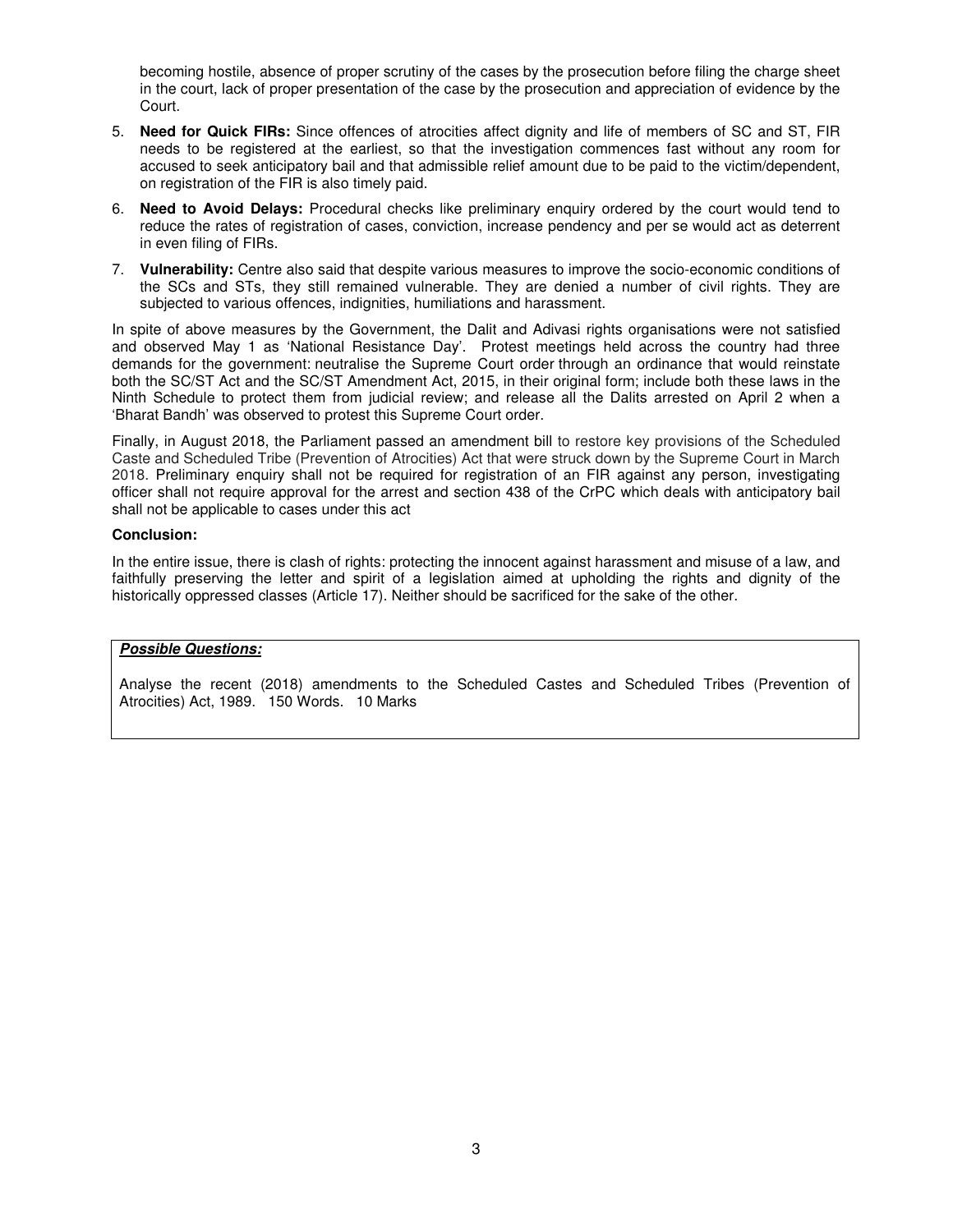# **Constitutional Status to National Commission for Backward Classes (NCBC)**

In August 2018, the Parliament passed 123<sup>rd</sup> constitutional amendment Bill to grant constitutional status to the **National Commission for the Backward Classes (NCBC)** on par with similar commissions for the scheduled castes (SCs) and scheduled tribes (STs). Until now, the National Commission for the Scheduled Castes (under clause (10) of article 338) was empowered to look into the complaints and grievances of the OBCs. The 123<sup>rd</sup> constitutional amendment Bill inserted 338 B in the constitution to establish **National Commission for the Backward Classes (NCBC)** as a **constitutional** body which consists of a Chairperson, Vice-Chairperson and three other Members.

# **How is it Different from the earlier set up ?**

The earlier NCBC can only recommend inclusion and exclusion of castes from the OBC list and the level of income that cuts off the "creamy layer" among these castes from the benefits of reservation.

With Constitutional status, people belonging tobackward classes will get **effective grievance redressal mechanism.** 

- 1. The Commission will have power to
	- investigate and monitor all matters relating to the safeguards provided for the socially and educationally backward classes under this Constitution or under any other law.
	- **Example into specific complaints with respect to the deprivation of rights and safeguards of the socially** and educationally backward classes, and
	- advice on the socio-economic development of the socially and educationally backward classes and to evaluate the progress of their development under the Union and any State
- **2.** The Commission will have all the powers of a civil court in discharge of its functions. It can summon anyone, require documents to be produced, and receive evidence on affidavit.
- **3.** The Union and every State Government shall consult the Commission on all major policy matters affecting socially and educationally backward classes.
- **4.** State governments have their own lists of castes of OBC people, while the Centre had its own. The NCBC would recommend only to the central government regarding inclusion or deletion of a particular caste in the list.

### **Additional Information:**

### **Background:**

In the year 1992, the Supreme Court of India in the matter of Indra Sawhney and others Vs. Union of India and had directed the Government of India to constitute a permanent body for entertaining, examining and recommending requests for inclusion and complaints of over-inclusion and under-inclusion in the Central List of Other Backward Classes.

Pursuant to the said Judgment, the National Commission for Backward Classes Act was enacted in April, 1993 and the National Commission for Backward Classes was constituted on 14th August, 1993 under the said Act.

The functions of the National Commission for Backward Classes were limited to examining the requests for inclusion of any class of citizens as a backward class in the Lists and hear complaints of over-inclusion or under-inclusion of any backward class in such lists and tender such advice to the Central Government as it deems appropriate. Now, in order to safeguard the interests of the socially and educationally backward classes more effectively, it is proposed to create a National Commission for Backward Classes with constitutional status on par with the National Commission for Scheduled Castes and the National Commission for Scheduled Tribes.

Under clause (10) of article 338 of the Constitution, the National Commission for Scheduled Castes is presently empowered to look into the grievances and complaints of discrimination of Other Backward Classes also.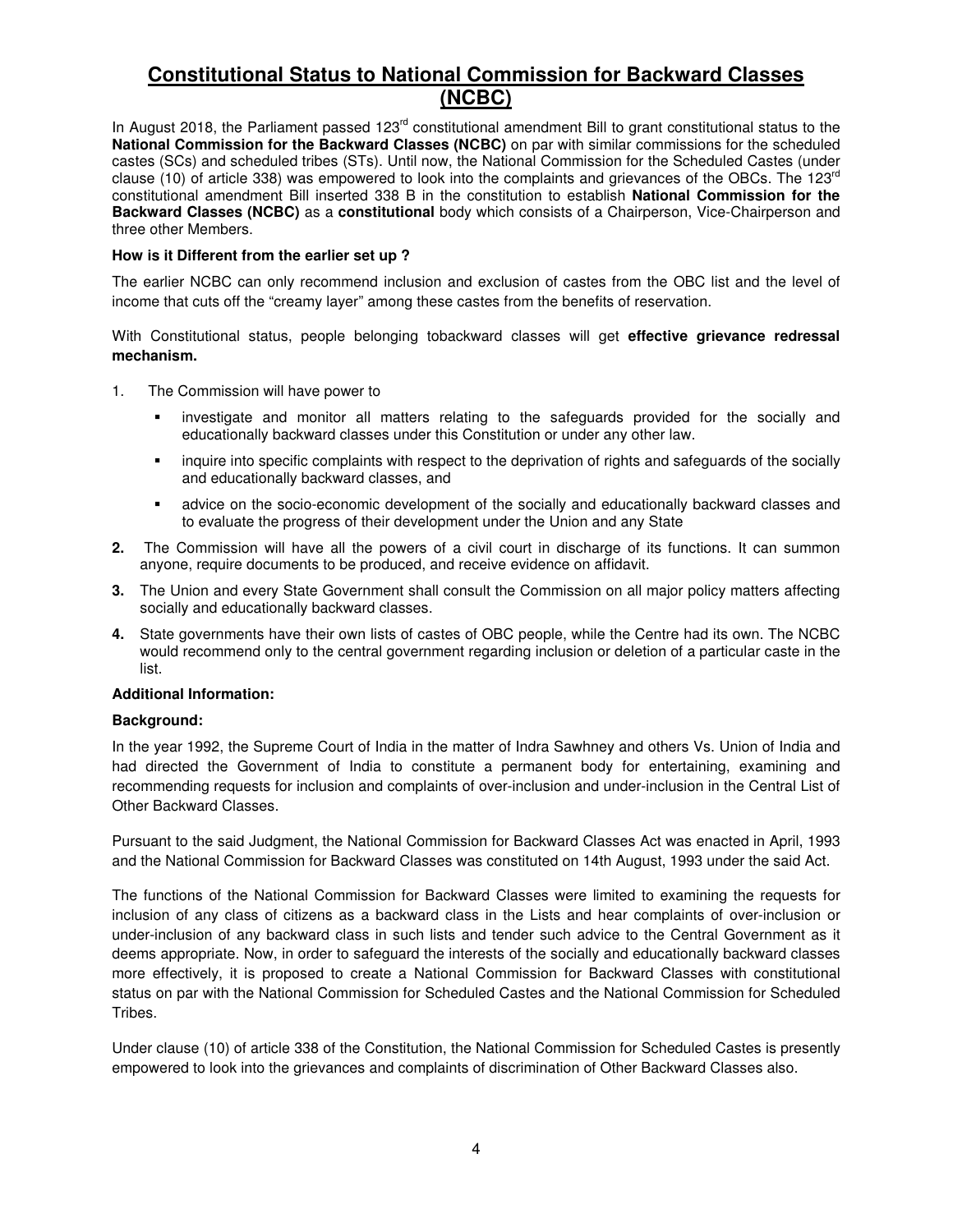The National Commission for the Scheduled Castes has recommended in its Report for 2014-15 that the handling of the grievances of the socially and educationally backward classes under clause (10) of article 338 should be given to the National Commission for Backward Classes.

# **Question:**

Recently, the Parliament passed the 123<sup>rd</sup> constitutional amendment bill giving constitutional status to National Commission for the Backward Classes (NCBC). How is it an improvement over present mechanism. 150 Words. 10 Marks.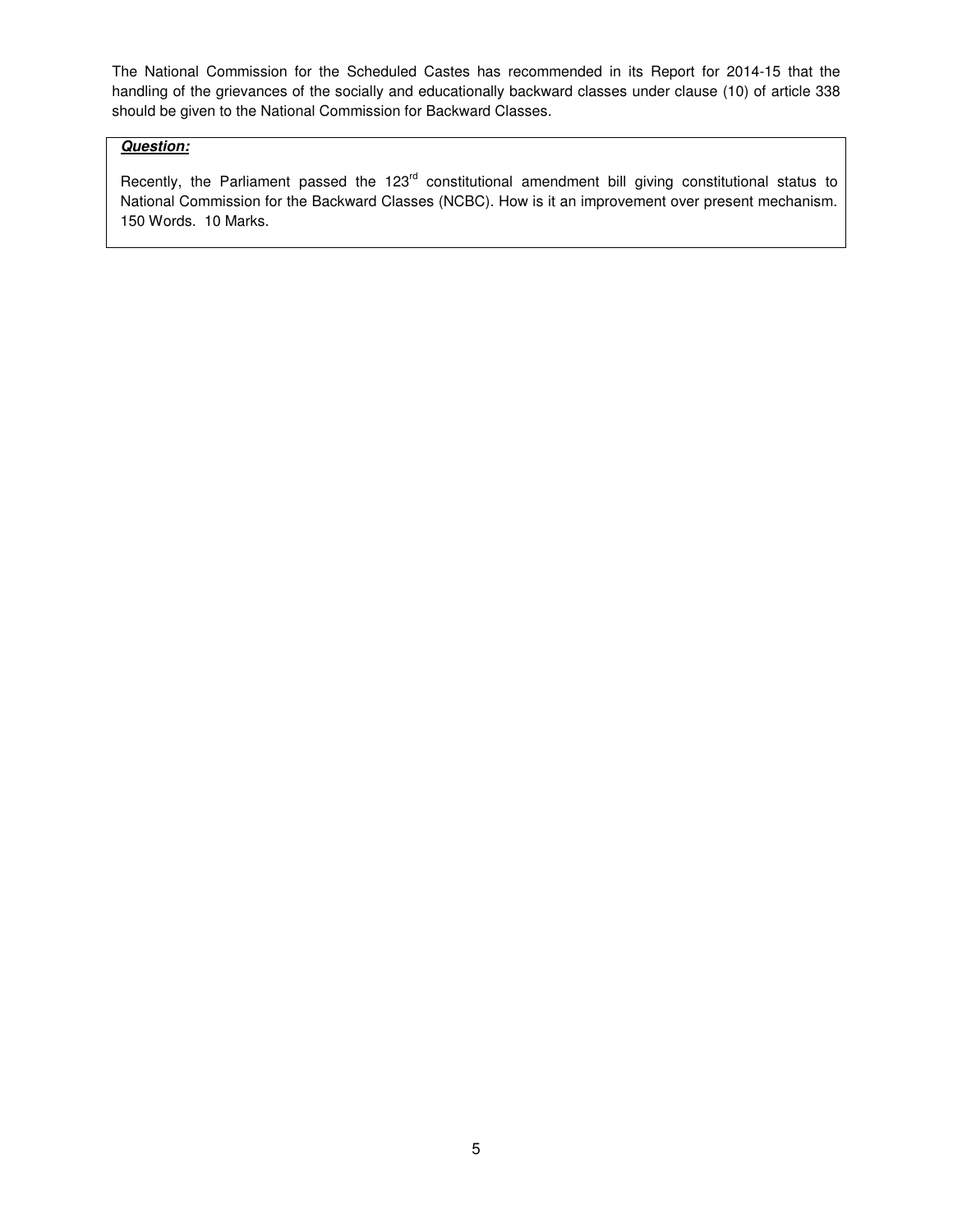# **Agitations for Reservations**

Marathas in Maharashtra have been agitating demanding reservations in educational institutions and employment opportunities.

**In June 2014,** Congress-NCP government approved 16 per cent reservation for Marathas and five per cent for Muslims in government jobs and educational institutions. Maratha community was treated as **educationally and socially backward** while for Muslims criteria was not religion-based but on the criterion of **social and economic backwardness.** Already, the state has 52 per cent quotas for various other sections and with reservations for Marathas and Muslims, the reservation in jobs and educational institutions in Maharashtra will go up to 73 per cent.

### **Constitutional Provisions:**

The Government stated that quota for Marathas and Muslims is as per Article 16 (4) and 15 (4) of the Constitution of India.

**Article 15 (4):** State, by a law, can provide for the advancement of any socially and educationally backward classes of citizens or for the Scheduled Castes or the Scheduled Tribes through reservation in **admissions in educational institutions.** 

**Article 16 (3):** State can provide **reservation in appointments or posts** for any backward class of citizens which, in the opinion of the State, is not adequately represented in the services under the State.

### **Reservation Quashed:**

In November 2014, the Bombay high court stayed the 16% reservation for Marathas faulting the data used by the state to back its assertion that the Maratha community was backward.

It had also put on hold the 5% quota in public employment under a special backward class category to about 50 sub-castes among Muslims. However, the high court had not disturbed a similar benefit for backward Muslims in state-owned or aided educational institutions. The matter is still pending in the high court.

### **Paradox of Reservations:**

Reservations were seen as a tool to eliminate the educational and economic backwardness of the society. They were meant to mainstream the marginalized sections of the society by providing them quotas in educational institutions and employment opportunities. These were initially extended to scheduled castes (SCs) and scheduled tribes (STs). Later, with Mandal commission recommendations, these were also extended to Other Backward Classes (OBCs) at central level. Various state governments have also provided reservations for Other Backward Classes (OBCs) in addition to scheduled castes (SCs) and scheduled tribes (STs).

But of late there are increasing demands from landed communities in various states across the country for reservation benefits. Marathas in Maharashtra, Kapus in Andhra Pradesh, Patels in Gujarat and Jats in Haryana have been demanding reservations under Other Backward Classes (OBCs) category. Besides Gurjars in Rajasthan have been demanding status of Schedule Tribe (ST). In a way these demands are such that forward communities want to become backward and backward communities want to be put under severe backward or lesser category.

The following are reasons for increasing demands from forward communities.

- Agriculture is increasingly becoming unremunerative. It is not seen as a viable economic activity by this community.
- Educated young people from this community are not getting jobs which match their qualifications. Hence, there is aspiration that if they have reservation facilities like those extended to Other Backward Classes (OBCs), it would advance not only their educational opportunities in professional courses like engineering and medicine but also their employment prospects.

### **SC Judgement on Reservations:**

In 1993, the Supreme Court in Mandal case judgment (Indra Sawhney case) ruled that the total reservation for SC/ST and other backward classes or special categories should not exceed 50 per cent. But in an order in July 2010, it allowed states to exceed the 50 per cent limit for reservation, provided they had solid scientific data to justify the increase.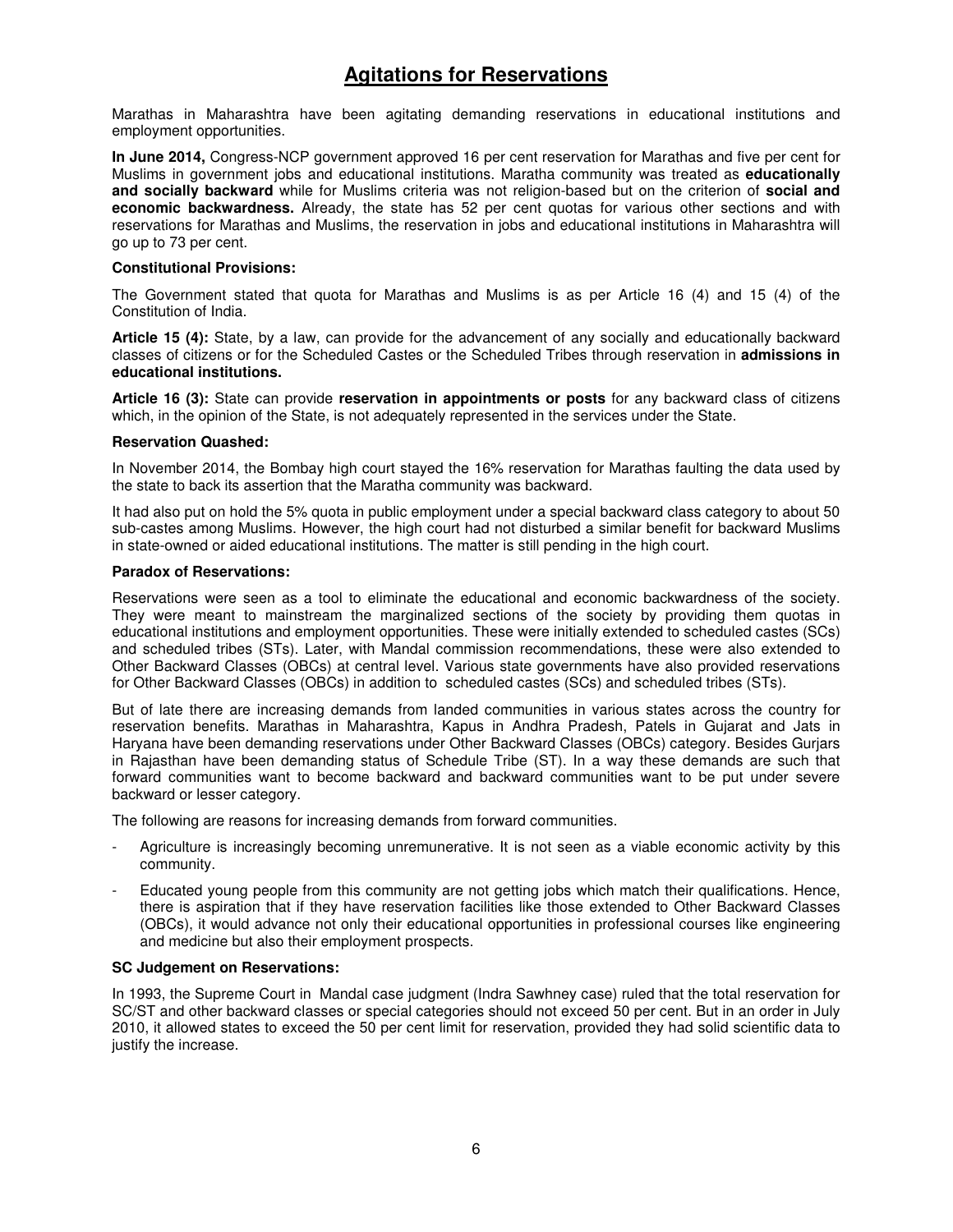### **Why 50 per cent cap?**

Article 16 (1) of the constitution provides for equality of opportunities while Article 16(4) permits reservations as an exception to promote social justice. So, a balance has to be struck between the constitutional values of equality and social justice. Hence, 50 per cent cap on reservations was imposed.

Moreover, article 335 of the constitution deals with principle of efficiency while providing employment opportunities for scheduled castes (SCs) and scheduled tribes (STs). So, there has to be a overall balance among constitutional values of equality, efficiency and social justice when reservations are provided.

#### **States which crossed 50 per cent Quota:**

**Tamil Nadu** State provides reservation up to 69 per cent (SC-18 per cent, ST-one per cent, OBC-50 per cent). The Indra Sawhney Case posed a threat to the Tamil Nadu reservation formula. To protect these reservations, Parliament placed Tamil Nadu quota legislation in the Ninth Schedule of the Constitution. Laws placed in the Ninth Schedule were considered to be immune from judicial review. However, this issue is still pending adjudication before a three-judge Bench as the supreme court has ruled that even laws placed in Ninth schedule will not be immune from judicial review if they violate the basic structure of the constitution.

### **Maharashtra :**

In the case of public employment, 52 per cent reservation is in place for backward classes under a 2001 State Reservation Act.

**Other states:** Similarly Jharkhand provides 62 per cent reservation and Karnataka provides 58 per cent reservation.

### **Additional information:**

#### **Existing Reservations in Maharashtra:**

The existing reservations for various communities in Maharashtra are as follows:

Scheduled Caste : 13 percent

Scheduled Tribe : 7 percent

Other Backward Classes : 19 percent

Special Backward Classes : 2 percent

Nomadic Tribes A : 3 percent

Nomadic Tribes B : 2.5 percent

Nomadic Tribes C Dhangar : 3.5 percent

Nomadic Tribes D Vanjari : 2 percent

**Total : 52 percent** 

### **Question:**

Discuss the reasons for increasing demands for reservations in our country and also legal and constitutional challenges in meeting the reservation demands. 250 Words. 15 Marks.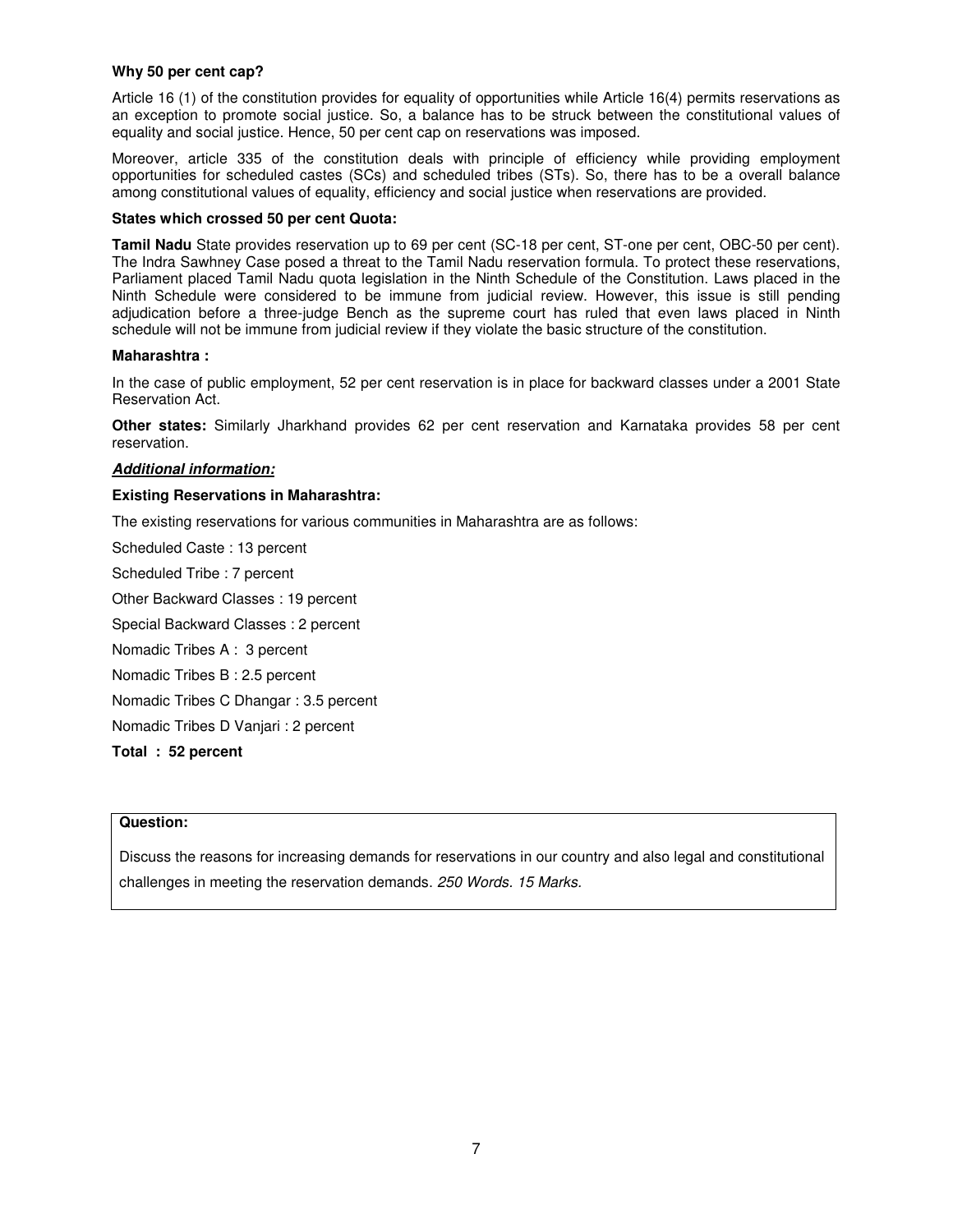# **Interference by Khap Panchayats in Marriages of Consenting Adults Illegal : Supreme Court**

In a landmark ruling delivered on March 27, 2018, the Supreme Court of India ruled that interference by Khap Panchayats in marriages of consenting adults is illegal. The Court also laid down a set of guidelines to stop interference by khap panchayats which would remain in force till a suitable legislation is enacted by the Parliament.

### **Background of the Ruling :**

The ruling came in a case filed by an NGO Shakti Vahini which in 2010 moved the top court seeking directions from the central and state governments to prevent and control honour killings by such panchayats.

### **Details :**

The Supreme Court (SC) ruled that

- fundamental right of two people who wish to get married to each other and live peacefully is absolute.
- any attempt by khap panchayats to end a marriage between consenting adults is illegal.
- Honour killing guillotines individual liberty, freedom of choice and one's own perception of choice. When two adults consensually choose each other as life partners, it is a manifestation of their choice which is recognized under Articles 19 and 21 of the Constitution. Such a right has the sanction of the constitution and once that is recognised, the right needs to be protected and it cannot succumb to the conception of class honour or group thinking.

### **What are 'Khap' panchayats ?**

- 'Khap' panchayats are caste or community groups, present largely in rural areas of north India which at times act as quasi-judicial bodies and pronounce harsh punishments based on age-old customs. Several cases of women and men falling victim to ' khap' diktats have been reported over the years, particularly in states like Haryana, Uttar Pradesh and Rajasthan.
- 'khap panchayats' often decree or encourage honour killings or other institutionalised atrocities against boys and girls of different castes and religions who wish to get married or have married.
- These crimes are committed in the name of defending the honour of a caste, clan or family.
- In the past also Supreme Court (in 2011) declared this is wholly illegal and has to be ruthlessly stamped out. It had noted that there is nothing honourable in honour killing and, in fact, it is nothing but barbaric and shameful murder.

### **Arguments of Khap Panchayats in Court:**

Khap Panchayats defended their role in court on the following grounds :

- These panchayats were age-old traditions and they did now encourage inter-caste marriages.
- They objected to how these panchayats are portrayed as those that incite honour killings and stated that they are the conscience keepers in society.
- They were not opposed to inter-caste or inter-religious marriages. Instead, they were advancing the centuries-old tradition of prohibiting marriages within the same ''gotra' (lineage).
- The objection of khap panchayats about marriages between people from the same gotra is upheld in Section 5 of the Hindu Marriage Act of 1955. The section said the sapinda (family lineage) should be removed by five degrees from the father's side and by three degrees from the mother's side.

### **The Supreme Court stated that**

- Khap Panchayats should not become conscience keepers as the law will take its own course.
- It was in the jurisdiction of the courts to decide if a marriage was legally valid or not and Khap Panchayats have the no right to intervene.
- Khap are entitled to lodge an FIR or inform the police. They may also facilitate so that the accused is dealt with in accordance with law. But, by putting forth a stand that they are spreading awareness, they really can neither affect others' fundamental rights nor cover up their own illegal acts.

### **Supreme Court Guidelines to Prevent Honour Killing :**

The Supreme Court court laid down following guidelines to stop interference by khap panchayats: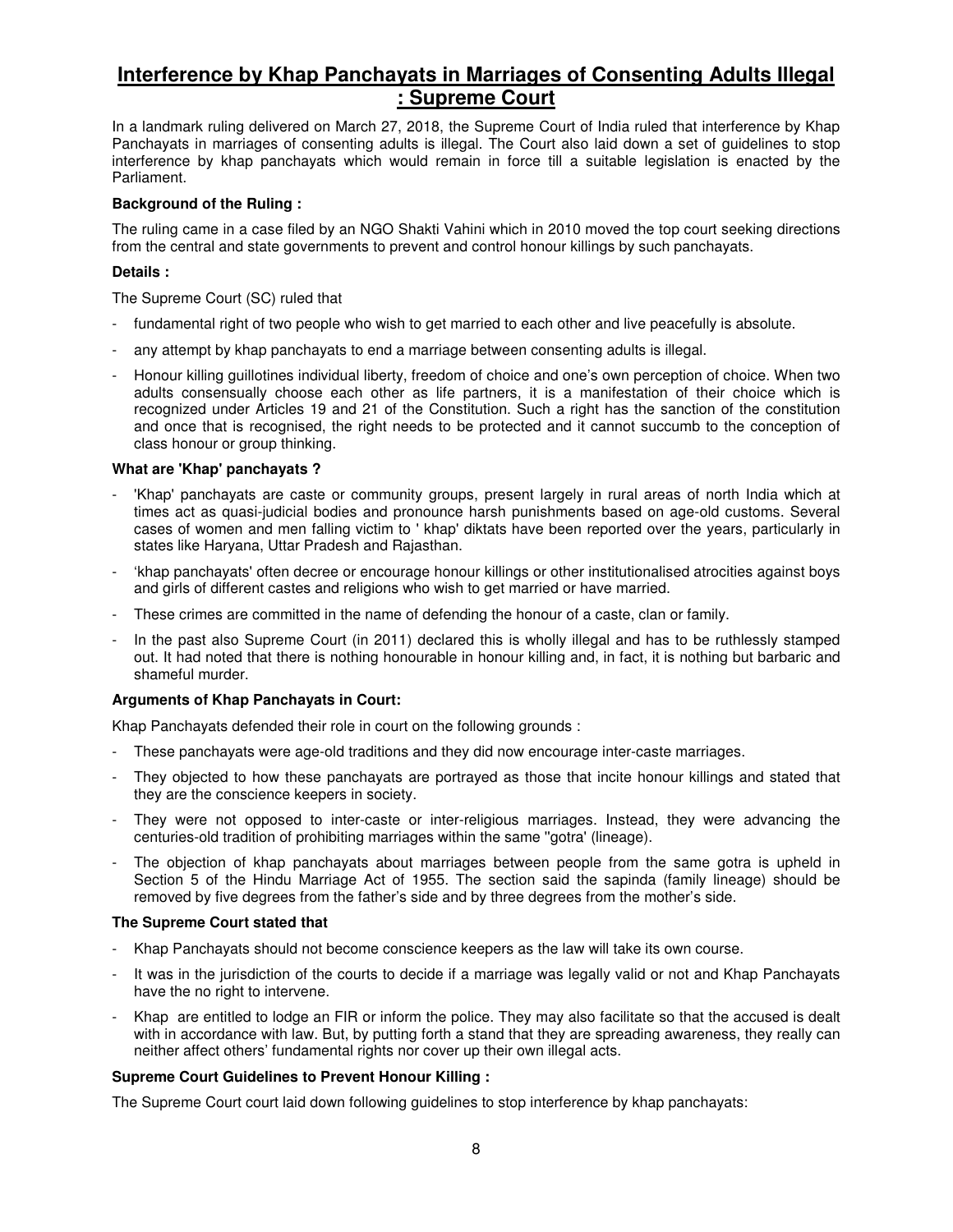- State governments should identify districts, sub-divisions and/or villages where instances of honour killing or assembly of Khap Panchayats have been reported in the last five years.
- Where the states have knowledge of a proposed khap meet in the above identified areas, the police must try to prevent them and if such meetings are held, must dissuade it from taking any decision causing harm to any couple or their family.
- The police should file an FIR if any such meeting passes any diktat against any couple which does not meet their acceptance, or their families
- It called upon states to consider establishing a safe house at each District Headquarter where couples facing threats can be lodged.
- It asked state governments to create special cells in every District comprising of the SP, the District Social Welfare Officer and District Adi-Dravidar Welfare Officer to receive petitions/complaints of harassment of and threat to couples of inter-caste marriage." These special cells should create a 24-hour helpline to receive and register such complaints and to provide necessary assistance/advice and protection to the couple.
- It directed that trial in all cases of honour killing be fast-tracked and the cases disposed of in six months from date of taking cognizance.

### **Why the Court Issued Guidelines ?**

Earlier, on January 16, 2018, the court found fault with the Centre for failing to prevent attacks on couples who had entered into inter-caste marriages. Then, the court stated that if the Centre does not act against Khap Panchayats, then the court will step in. However, the Centre did not act on court's suggestion to act against khap panchayats and instead submitted to the court that states must take the responsibility to provide police protection to couples who had entered an inter-caste or inter-gotra marriage.

The Centre also stated that the proposed law against honour killing — The Prohibition of Interference with Freedom of Matrimonial Alliance Bill — is still under circulation among the States. It recommended that till the completion of the legislative process, the State governments should take responsibility for the lives of couples who fear retaliation.

### **The Prohibition of Interference with Freedom of Matrimonial Alliance Bill 2011:**

- The Prohibition of Unlawful Assembly (Interference with the Freedom of Matrimonial Alliances) Bill 2011

 drafted by the Law Commission of India, is meant to penalise honour killings and uphold the right of adults to marry persons of their own choice without unlawful interference from caste panchayats or persons and relatives intent on harming the couple.

- So far, 23 States have responded to the Bill with suggestions; the other six have not responded yet.
- The Supreme Court has now stepped in to fill this legislative vacuum and framed guidelines.

### **Conclusion:**

Deep rooted social prejudices, feudal structure of society and patriarchal attitudes are the major reasons for 'honour killings'. While these cannot be eradicated overnight through law or judicial diktat, a stern law and order approach is the first step towards curbing groups that seek to enforce such medieval notions of 'honour' through murder or the threat of murder, or ostracisation.

As the supreme court ruled, life choices of individual adults, especially with regard to love and marriage, do not need any sort of interference from society. Such interference violates the liberty and dignity of individuals, and this requires preventive, remedial and punitive measures.

The court has rightly laid down that deciding what is permitted and what is not is the job of civil courts. While these guidelines may have some salutary effect on society, the government should expedite its efforts to bring in a comprehensive law to curb killings in the name of honour and to prohibit interference in the matrimonial choices of individuals.

# **Question:**

What are Khap Panchayats? Offer your comments. 250 Words. 15 Marks.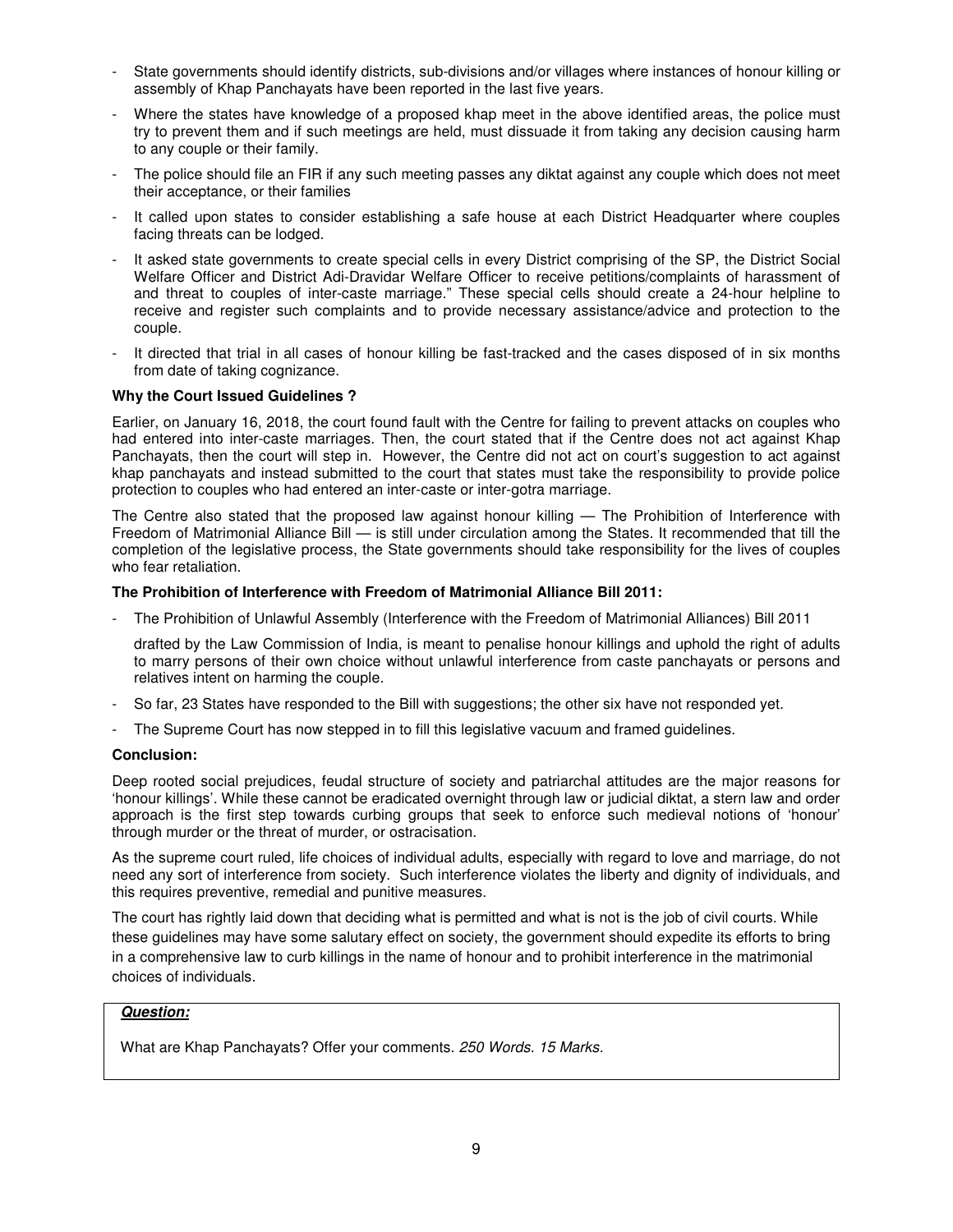# **Anti-Trafficking Bill Passed by Lok Sabha**

# **What is Trafficking of Persons?**

Trafficking of persons means recruitment, transportation and transfer of persons by use of force, deception, coercion or exploitation of vulnerability.

# **Causes for Trafficking:**

Trafficking of persons prevails because of sexual and physical exploitation like forced sex for commercial gains (prostitution) slavery, begging, etc. This is primarily fueled by poverty, illiteracy and lack of livelihood options. Majority of the Trafficking is within the country. However, there are instances where large number of persons are trafficked from neighboring countries and to other countries especially Middle East.

# **Present Position of Anti Trafficking Mechanism:**

- Trafficking in human beings is an organized crime violating basic human rights of the most vulnerable persons in society namely women and children. There is no specific and comprehensive law so far to deal with this crime due to which it became a low risk crime for traffickers while victims had no access to any kind of assistance.
- Section 370 of the Indian Penal Code defines trafficking and penalizes offenders. In addition, Immoral Traffic Prevention Act (ITPA), 1956, deals with cases of sex trafficking, and Bonded Labour System (Abolition) Act, 1976, deals with offences of forced labour. But none, except for certain provisions of the ITPA, provided any relief or rehabilitation to the victims of the offence. This handicaps the criminal justice system's efforts to secure convictions. With no witness/victim protection mechanism and no rehabilitation schemes, prosecutions suffer for lack of evidence.
- Keeping in view of the above deficiencies in the existing legislations and after considering the issues relating to prevention, rescue and rehabilitation of victims of trafficking, the Trafficking of Persons (Prevention, Protection and Rehabilitation) Bill, 2018 has been passed by Lok Sabha in July 2018. The new Bill has been drafted with a victim- centric approach and addresses the issue of trafficking through a multipronged approach focusing on prevention, rescue and rehabilitation.

# **Major provisions of the Bill:**

- 1. **Confidentiality of Victims/ Witnesses and Complainants:** The bill provides for confidentiality of victims/ witnesses and complainants by not disclosing their identity. Further, the confidentiality of the victims is maintained by recording their statement through video conferencing (this also helps in transborder and inter-State crimes).
- 2. **Immediate Protection of Rescued Victims:** Victims will be entitled to interim relief immediately within 30 days to address their physical, mental trauma, etc. and further appropriate relief within 60 days from the date of filing of charge sheet. Central or state governments would set up Protection Homes for this purpose.
- 3. **Rehabilitation Fund and Rehabilitation Homes:** The Bill provides for Rehabilitation Fund created for the first time by the Central Government and also setting up of Rehabilitation Homes in each district, to provide long-term rehabilitation to the victims. Rehabilitation Fund would be used for the physical, psychological and social well-being of the victim including education, skill development, health care/psychological support, legal aid, safe accommodation, etc.
- 4. **Designated courts:** Designated courts would be set up in each district for the speedy trial of the cases.
- 5. **Time Bound Trial:** Time bound trial and repatriation of the victims within a period of one year from taking into cognizance.
- 6. **Dedicated Institutional Mechanisms:** The Bill creates dedicated institutional mechanisms (Anti-Trafficking Committees) at District, State and Central Level headed by District Magistrate, Chief Secretary, Secretary, Ministry of Women and Child Development respectively. These will be responsible for prevention, protection, investigation and rehabilitation work related to trafficking. National Investigation Agency (NIA) will perform the tasks of Anti-Trafficking Bureau at the national level present under the Ministry of Home Affairs (MHA).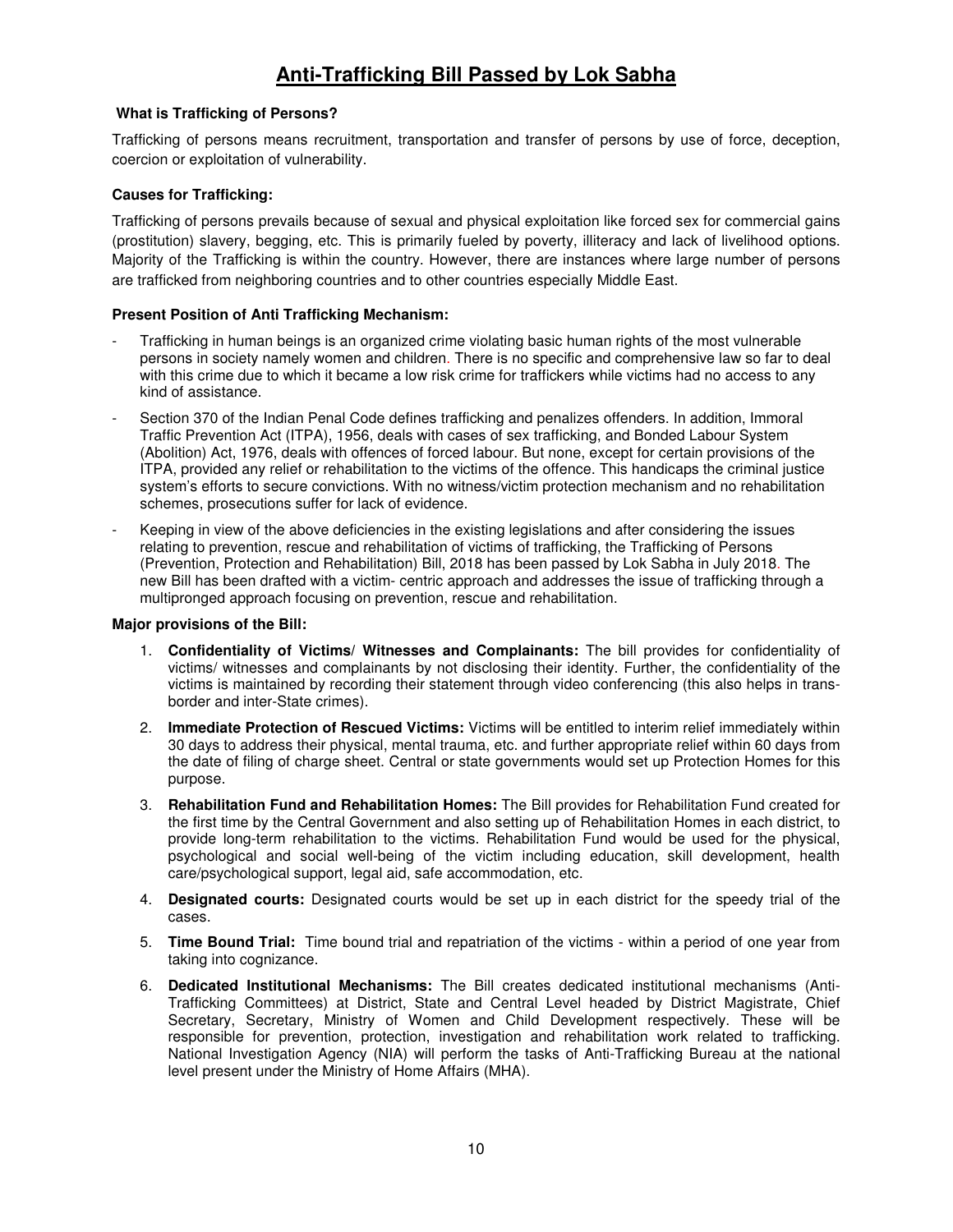- 7. **Punishment:** The Bill laid down a stringent punishment of 10 years to life imprisonment for aggravated forms of trafficking which include trafficking for the purpose of bonded labour, begging, trafficking by administering chemical substance or hormones on a person for the purpose of early sexual maturity, trafficking of a woman or child for the purpose of marriage or under the pretext of marriage, etc.
- 8. **Forfeiture of property:** Trafficking is an organised crime. In order to break the organised nexus, at the national and international levels, the Bill proposes attachment and forfeiture of property and to remit the proceeds of crime in the rehabilitation fund. It will also freeze bank accounts of those whose funds have been utilised to facilitate trafficking. By doing this, the Bill handicaps the organised trafficking networks.
- 9. **National Anti-Trafficking Bureau:** Trafficking is a borderless crime and the Bill comprehensively addresses this transnational nature of the crime. The National Anti-Trafficking Bureau will be established. Key functions of the Bureau include:
	- a. coordinating and monitoring surveillance along known routes,
	- b. facilitating surveillance, enforcement and preventive steps at source, transit and destination points,
	- c. maintaining coordination between law enforcement agencies and non-governmental organisations and other stakeholders, and
	- d. increasing international cooperation with authorities abroad for intelligence sharing, and mutual legal assistance.

**Conclusion:** The bill has many progressive provisions intended to address the trafficking problem and if implemented earnestly by the Government and law enforcement authorities, it will greatly contribute to tackling the menace of trafficking in the country and protect the rights of women and children who are vulnerable to exploitation.

# **Question:**

Trafficking in human beings is a major human rights challenge. To what extent, the Trafficking of Persons (Prevention, Protection and Rehabilitation) Bill, 2018 addresses this problem. 150 words 10 Marks.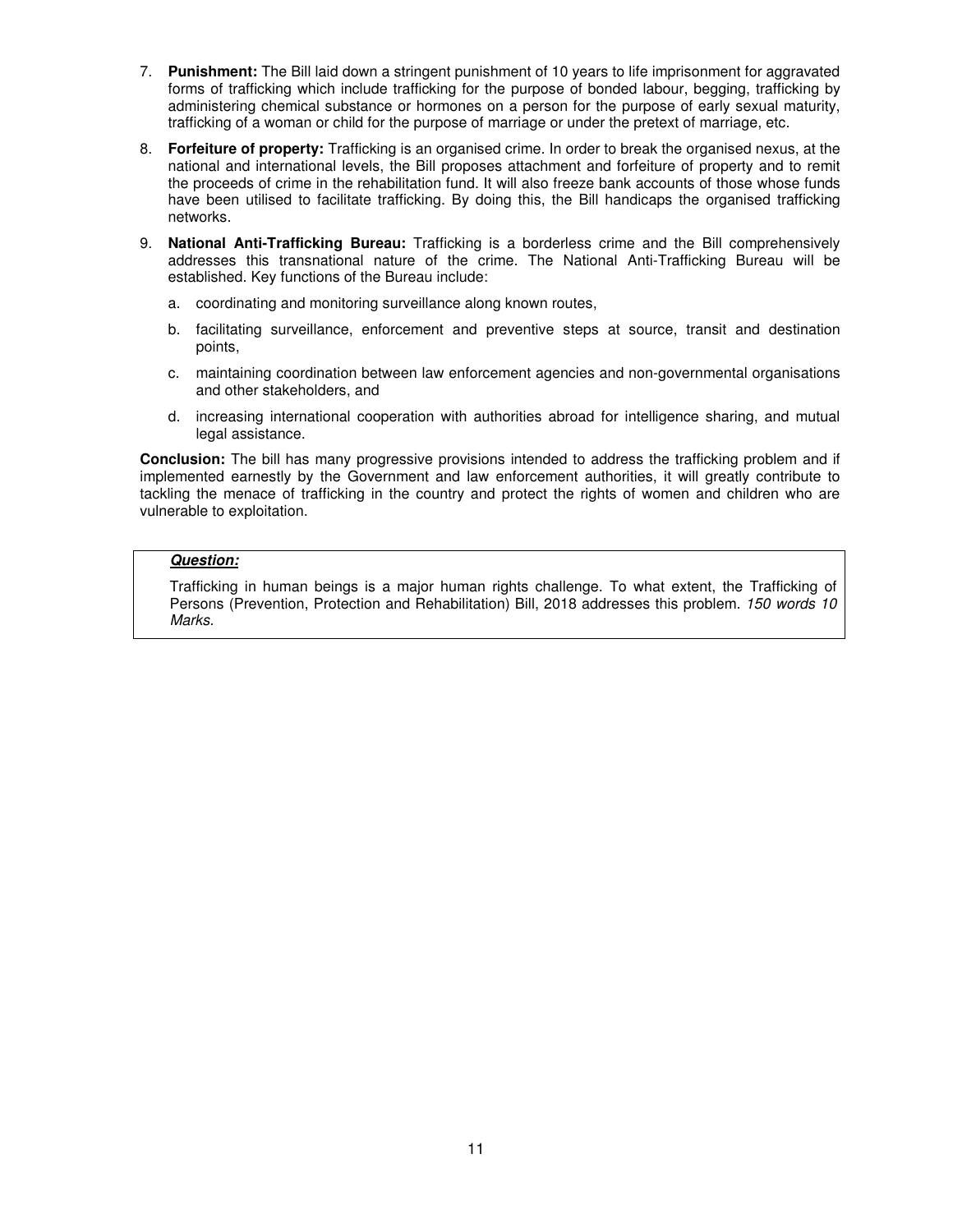# **Issue:**

In December 2018, the Lok Sabha passed The Muslim Women (Protection of Rights on Marriage) Bill 2017 that makes instant triple talaq or talaq-e-biddat a punishable criminal offence, with a jail term of upto three years. This law was passed after the Supreme Court set aside the practice of talaq-e-biddat in August 2017 and asked the parliament to make a law in this regard.

# **What is Triple Talaq ?**

Triple Talaq is a religious practice in Islam where pronouncement of the word 'talaq' thrice in one sitting by a Muslim man to his wife results in an instant and irrevocable divorce.

# **Why is it opposed?**

- 1. **Arbitrary:** It is arbitrary as reconciliation between the husband and wife by arbiters from their families, which is essential to save the marital tie, cannot take place. Marital tie cannot be broken capriciously and whimsically by a Muslim man without any attempt at reconciliation
- 2. **Against Article 14:** This practice also violates Fundamental Right contained under Article 14 of the Constitution of India (Equality before Law).
- 3. **Against Gender Justice:** It denies basic dignity of a woman as an individual. It is against gender justice as the wife does not have any say in severing the marital relationship. The rights of a Muslim woman to human dignity, social esteem and self-respect are vital facets of a woman's right to life with dignity, under Article 21 of the Constitution.
- 4. The conferment of a social status based on patriarchal values, or a social status based on the mercy of the men, is also absolutely incompatible with the letter and spirit of Articles 14 and 15 of the Constitution.

# **Highlights of Supreme Court Judgement:**

- **1. Practice Comes under the ambit of Article 13:** The Supreme Court stated that triple talaq in all its three forms - talaq-e-biddat, talaq ahsan and talaq hasan - was "recognised and enforced" under Section 2 of the Shariat Act of 1937. Since the Shariat Act had recognised triple talaq, it was no longer a personal law to remain free of the fetters of the fundamental rights rigour but a statutory law which comes under the ambit of Article 13(1) of the Constitution. Article 13 defines 'law' and says that all laws**,** framed before or after the Constitution, shall not be violative of the fundamental rights.
- **2. Not protected under Article 25:** The practice of talaq-e-biddat allowed a Muslim man to "whimsically and capriciously" divorce his wife. The practice is "manifestly arbitrary" and does not enjoy the protection of Article 25 (Freedom of religious practice). Moreover, instant talaq was merely permissive and not an absolute religious practice, and so, does not deserve the protection of Article 25, again.

# **Lok Sabha Law on Triple Talaq :**

To provide Muslim women dignity and equality, the Lok Sabha passed the 'The Muslim Women (Protection of Rights on Marriage) Bill 2017'. The bill which made the act of pronouncing talaq-e-biddat a punishable offence has the following provisions.

- 1. **Practice Illegal:** Any pronouncement of talaq by a person upon his wife, by words, either spoken or written or in electronic form or in any other manner whatsoever, is void and illegal.
- 2. **Non-bailable Offence**: It makes declaration of talaq a cognizable and non-bailable offence. (A cognizable offence is one for which a police officer may arrest an accused person without warrant.)
- 3. **Three Years Imprisonment:** A husband declaring talaq can be imprisoned for up to three years along with a fine.
- **4. Allowance:** A Muslim woman, against whom talaq has been declared, is entitled to seek subsistence allowance from her husband for herself and for her dependent children. The amount of the allowance will be decided by a First Class Magistrate.
- **5. Custody of minor children:** A Muslim woman, against whom such talaq has been declared, is entitled to seek custody of her minor children. The determination of custody will be made by the Magistrate.

# **Opposition :**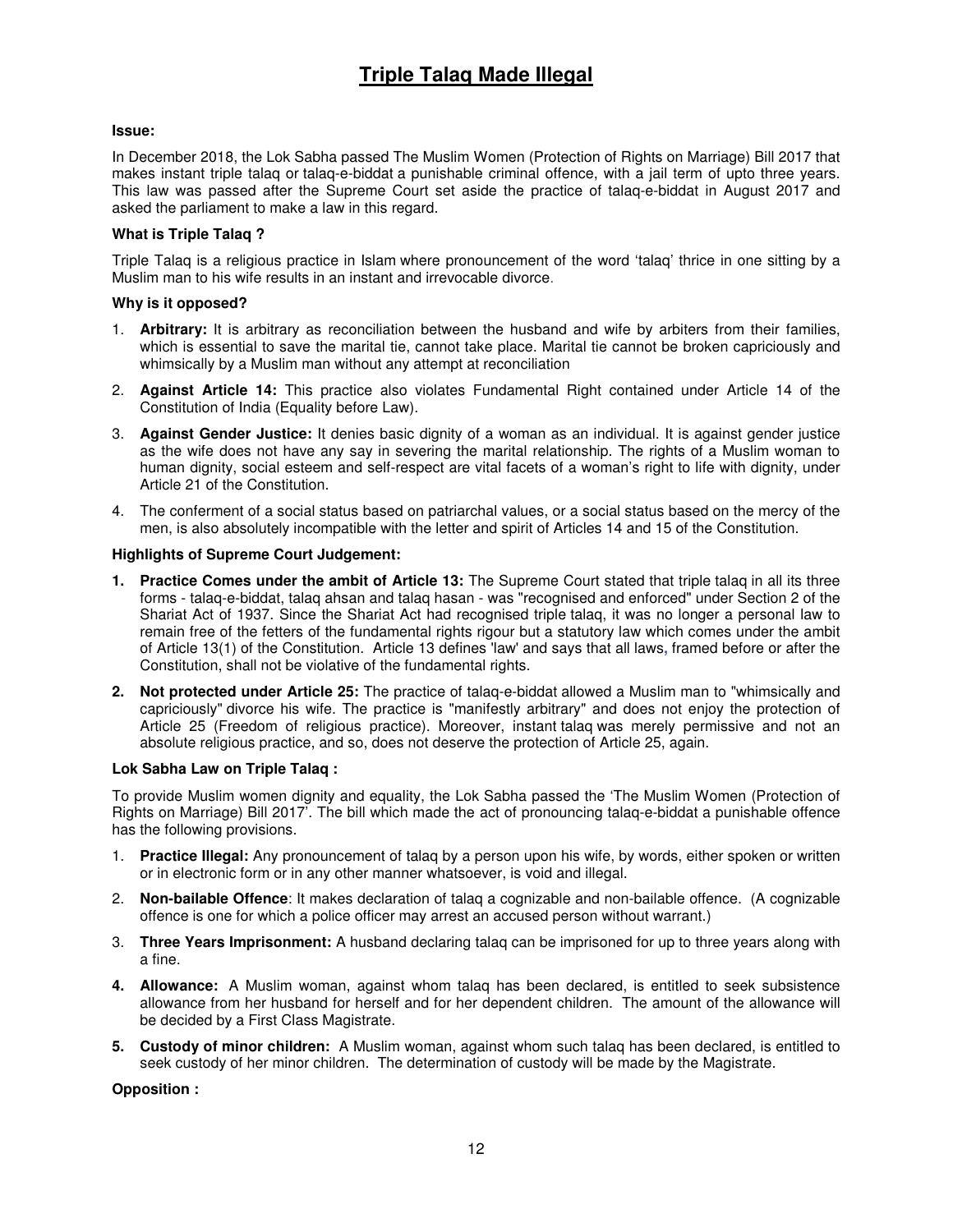The bill is opposed on the following grounds.

- 1. Divorce comes under civil law and cannot be deemed to be a criminal act, punishable by imprisonment.
- 2. If husband is imprisoned, financial support as provided under the bill cannot be ensured to his wife and children as he will loose opportunity of earning.

### **Current Status:**

The Bill was passed by Lok Sabha in December 2017 (where the Government has a majority in the House )and was sent to Rajya Sabha where it is yet to be passed due to lack of consensus among political parties (the Government does not have majority members in Rajya Sabha and hence requires consensus). In August 2018, the Government introduced following amendments to the bill pending in Rajya Sabha.

- 1. An FIR will now be cognisable only if the complaint is filed by the victim, the wife, her blood relatives or relatives by marriage. Original Bill allowed anyone to file a complaint.
- 2. The offence of triple talaq was made 'compoundable' i.e. if the wife and husband want to settle their differences, they can withdraw the case.
- 3. It allowed a magistrate to grant bail to the accused. Original bill made triple talaq a completely non-bailable offence.

Giving instant triple talaq will continue to be illegal and void and will attract a jail term of three years for the husband.

**International Scenario:** 19 countries including Pakistan have abolished the practice. The Arab states that have abolished the triple talaq includes Algeria, Egypt, Iraq, Jordan, Kuwait, Lebanon, Libya, Morocco, Sudan, Syria, Tunisia, United Arab Emirates and Yemen along with southeast Asian countries like Indonesia, Malaysia and Philippines. Pakistan, Bangladesh and Sri Lanka also have enacted laws against the muslim divorce practice.

# **The Muslim Women (Protection of Rights on Marriage) Bill, 2017**

### **Context :**

This Bill, which makes instant triple talaq or talaq-e-biddat a punishable offence, is to implement the Supreme Court's 3:2 majority judgment on August 22, 2017 in the case of Shayara Bano vs. Union of India which set aside instant triple talaq stating it as a "mani-festly arbitrary practice" which violates Articles 14 and 15 of Fundamental Rights of Indian Constitution. Honourable Court also stated that triple talaq is not an essential religious practice of Islam.

# **Provisions of the Triple Talaq Bill :**

- Makes Pronouncement of Talaq-e-biddat "Void and Illegal".
- According to clause 3 of the Bill, "Any pronouncement of talaq by a person upon his wife, by words, either spoken or written or in electronic form or in any other manner whatsoever, shall be void and illegal."
- Offense punishable under this act is cognizable and non-bailable.
- Imprisonment for a term which may extend to three years and fine for the person pronouncing Talag
- **Maintenance** : a married Muslim woman upon whom talaq is pronounced, shall be entitled to receive from her husband subsistence allowance for her and dependent children
- Custody of minor Children shall be with wife in the event of pronouncement of talaq by her husband.

### **Positive Aspects of the Bill :**

- Making Talaq-e-biddat illegal furthers gender justice and gender equality of married Muslim women and their empowerment by removing a arbitrary and discriminatory practice from Muslim Personal law
- It promotes constitutional goals and preserves the Fundamental Right to Equality of Women
- It is a positive step in the direction of making religious personal laws gender neutral.

### **Negative Aspects :**

As the offence is cognizable and non-bailable, Police can arrest a man without warrant and hold him without bail even on a false complaint.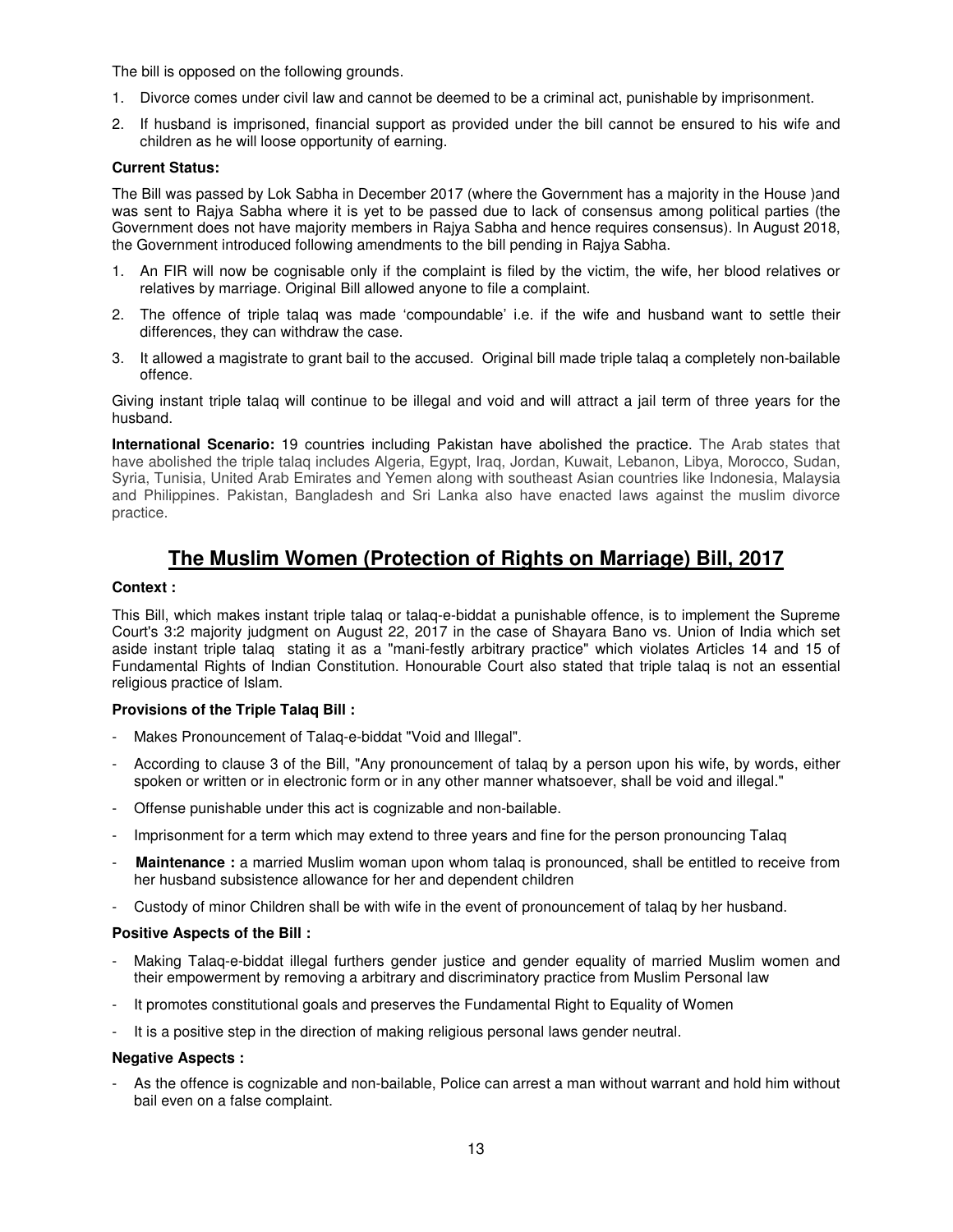- This increases the already disproportionate ratio of Muslims in Jails compared to their usual population percentage
- How can a poor husband jailed for three years pay subsistence allowance to his wife?

# **Way Forward :**

The bill needs amendment as the offence is cognizable and non-bailable which are dispro-portionate to a civil wrong. There is need for more discussion on the implications of vari-ous provisions of the bill.

This Bill has been passed in the Lok Sabha. As there was opposition in the Rajya Sabha, the house was adjourned without passing the Bill.

### **Amendments Introduced:**

In August 2018, the Government introduced following amendments to the bill pending in Rajya Sabha.

- 4. An FIR will now be cognisable only if the complaint is filed by the victim, the wife, her blood relatives or relatives by marriage. Original Bill allowed anyone to file a complaint.
- 5. The offence of triple talaq was made 'compoundable' i.e. if the wife and husband want to settle their differences, they can withdraw the case.
- 6. It allowed a magistrate to grant bail to the accused. Original bill made triple talaq a completely non-bailable offence.

Giving instant triple talaq will continue to be illegal and void and will attract a jail term of three years for the husband.

# **Question:**

What are the major provisions of 'The Muslim Women (Protection of Rights on Marriage) Bill 2017'? Comment. 250 Words. 15 Marks.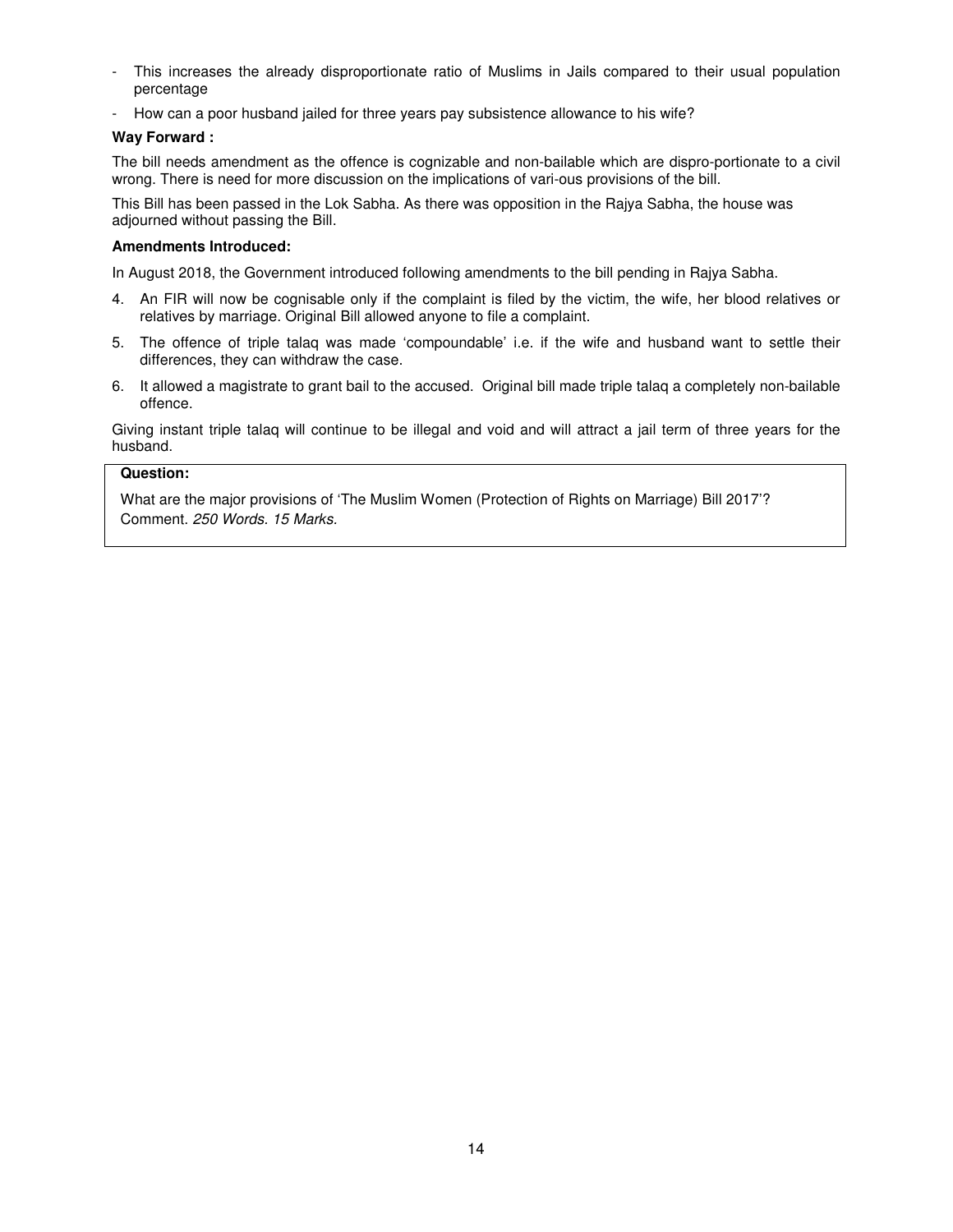# **Parliament Passes Bill Providing for Stringent Punishment for Rape Offences**

In the backdrop of the widespread national anger against the alleged rape and murder of an eight year old girl in Jammu and Kashmir's Kathua district, the Union Cabinet Chaired by Prime Minister Narendra Modi, on April 21, 2018, gave approval to the promulgation of the Criminal Law (Amendment) Ordinance, 2018 for effective deterrence against the commission of rape. President Ram Nath Kovind issued the ordinance on April 22, 2018. For rape of a girl under 12 years, it provided for death penalty. In August 2018, the Parliament passed the Criminal Law Amendment Bill, 2018 to replace the ordinance (Criminal Law (Amendment) Ordinance, 2018) which was given assent by the President of India.

# **Details:**

The following are the changes made to the present penal provisions against rape under the criminal law including the Indian Penal Code (IPC), Criminal Procedure Code (CrPc), Evidence Act and the Protection of Children from Sexual Offences Act (POCSO Act) 2012.

### **1. Punishments:**

- Minimum punishment in case of rape of women has been **increased** from rigorous imprisonment of 7 years to 10 years, extendable to life imprisonment.
- **Rape offences** have been **classified** on the basis of **age of victim** as well as **whether the crime has been commissioned individually** or **by a gang** (If more than one person is involved in the crime then it is called Gang).
	- a. In case of rape of a girl under 16 years, minimum punishment has been increased from 10 years to 20 years, extendable to imprisonment for rest of life, which shall mean imprisonment till that person's natural life.
	- b. The punishment for gang rape of a girl under 16 years of age will invariably be imprisonment for rest of life of the convict.
	- c. **Stringent punishment for rape of a girl under 12 years** has been provided minimum 20 years' imprisonment or imprisonment for rest of life or with **death**.
	- d. In case of gang rape of a girl below 12 years, punishment will be imprisonment for rest of life or death sentence.

### **2. Restrictions on Bail:**

There will be no provision for anticipatory bail for a person accused of rape or gang rape of a girl under 16 years.

### **3. Speedy investigation and trial:**

- Time limit for investigation of all cases of rape has been prescribed, which has to be mandatorily completed within 2 months.
- Time limit for completion of trial of all rape cases is 2 months.
- 6 months' time limit for disposal of appeals in rape cases has also been prescribed.

In order to give effect to the legal provisions and to improve the capacity of criminal justice system to deal with rape cases, Cabinet has approved a number of other important measures:

### **4. Strengthening the courts and prosecution**

- a. New Fast Track Courts will be set up in consultation with States/UTs and High Courts.
- b. New posts of public prosecutors would be created and related infrastructure would be provided in consultation with States/UTs.
- c. Special forensic kits for rape cases would be provided to all Police Stations and hospitals.
- d. Dedicated manpower will be provided for investigation of rape cases in a time bound manner.
- e. Setting up special forensic labs in each State/UT exclusively for rape cases.

# **5. National Database**

National Crime Records Bureau will maintain a national database and profile of sexual offenders.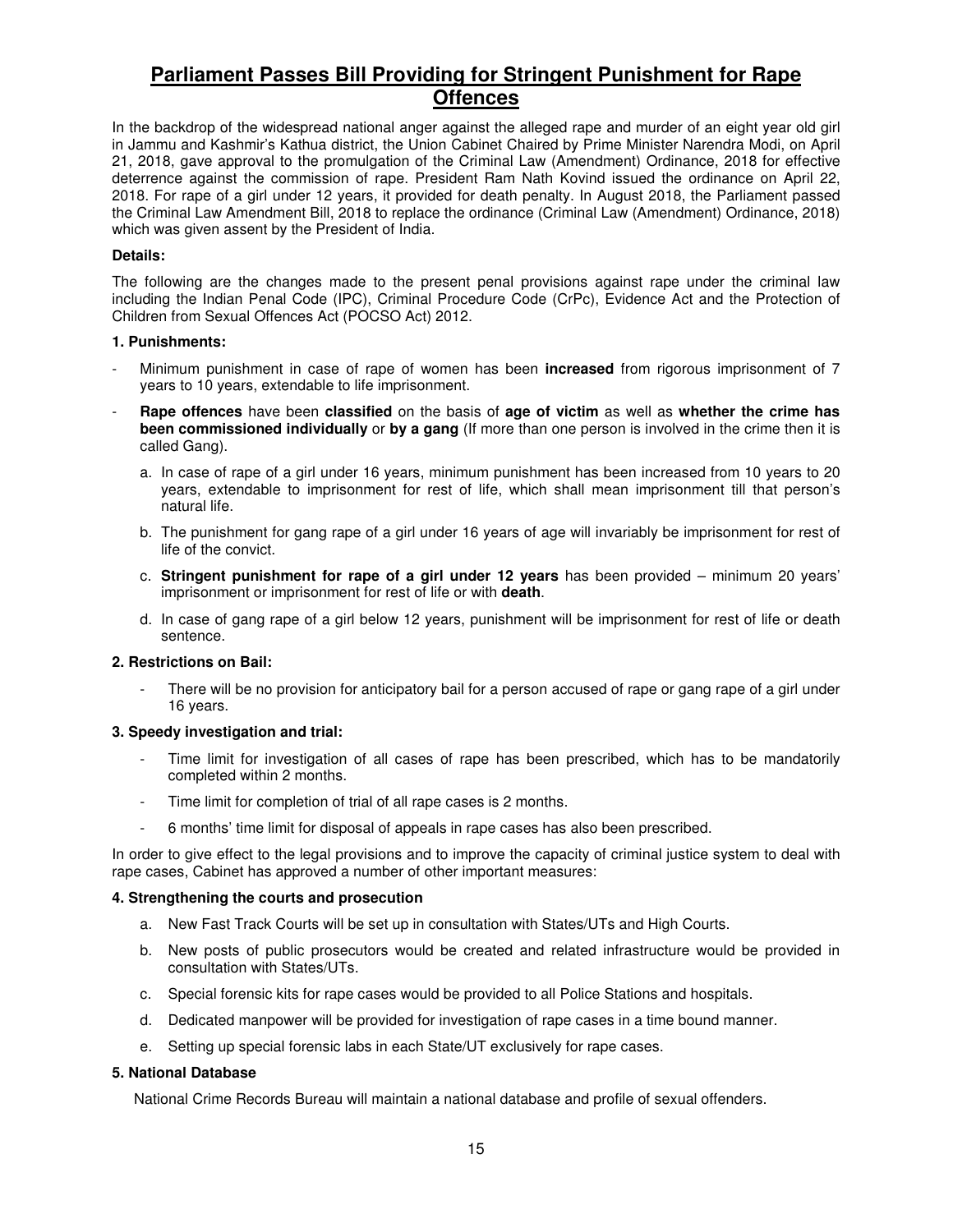This data will be regularly shared with States/UTs for tracking, monitoring and investigation, including verification of antecedents by police.

### **6. Assistance to victims**

The present scheme of One Stop Centres for assistance to victim would be extended to all districts in the country.

### **Analysis of the Bill :**

The Bill is being criticised on the following grounds.

Introduction of the death penalty for the rape of children under the age of 12 is likely to put future victims at grave risk. Since the punishment for rape and the punishment for murder are now the same, a rapist may not leave the victim alive, especially since her testimony would be the most important evidence against him.

Timelines for completion of the investigation, for recording of evidence, and for completion of trial are unrealistic too because many a time functionaries in the system (police, prosecutors and judges) find them impractical given their case load and the facilities they have to work with.

Analysts opine that the government needs to invest in combating the rape culture that condones and encourages rape - by age-appropriate sex education at all levels, by aggressive advertisement campaigns to increase awareness and encourage conversations about gender bias, misogyny, stereotypes, consent and equality, and by making concerted efforts to change the way society raises its sons and daughters.

# **Question:**

What are the major provisions of Criminal Law Amendment Bill, 2018? Discuss to what extent these amendments help in checking offences of Rape in our country? 250 Words. 15 Marks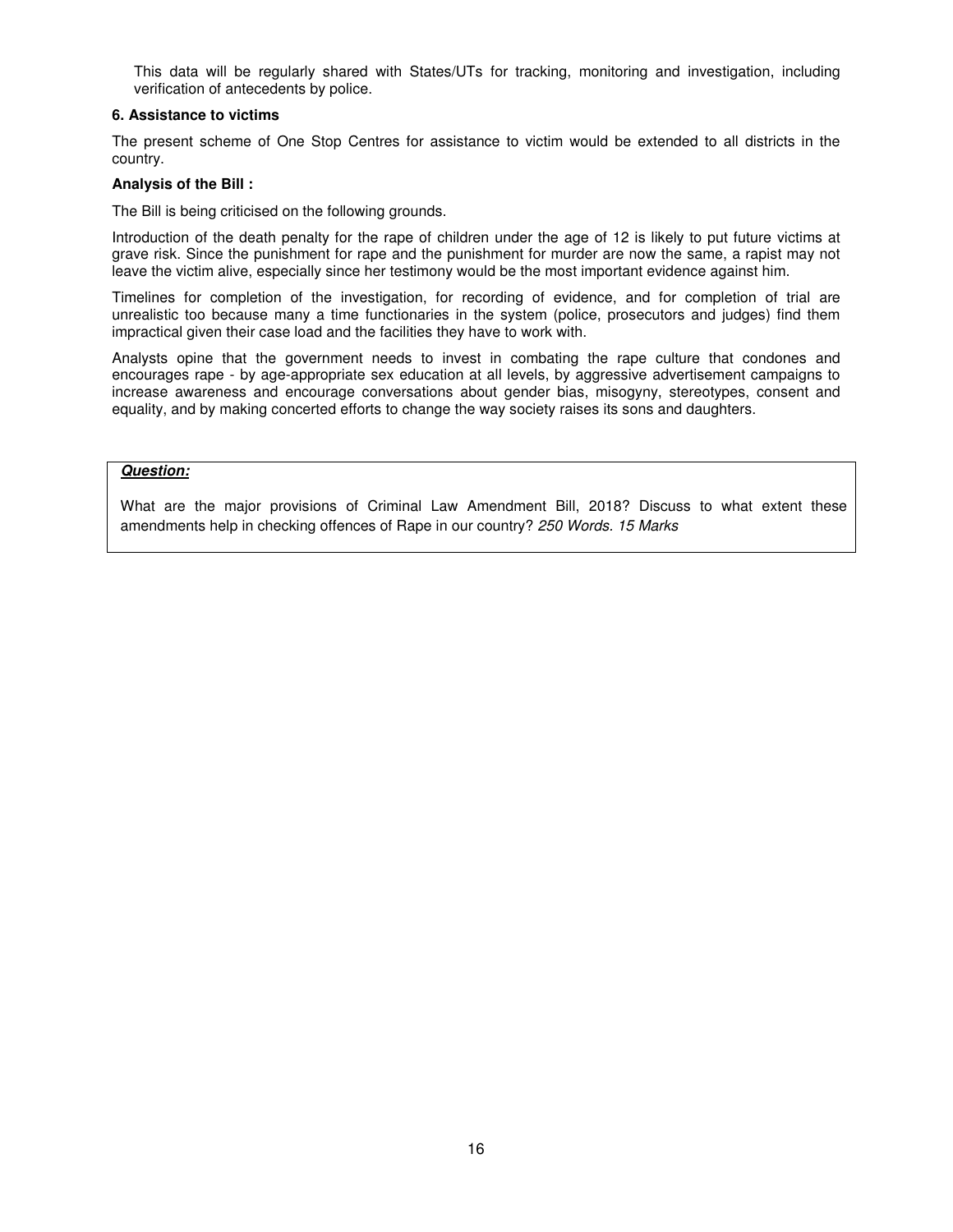# **Problems of LBGT Community**

## **Issue:**

Section 377 of the Indian Penal Code criminalises homosexuality with punishment which could be imprisonment for life, or imprisonment up to 10 years, and shall also be liable to fine. The criminalisation of homosexuality was first imposed by the British in 1860, which made sexual activities between members of the same sex against the "order of nature."

LGBTQ (Lesbian, Gay, bisexual, Transgender and Queer) Activists have been demanding scrapping of this section saying that it violates their right to equality, liberty, life, dignity and non-discrimination on the ground of sex. They have also challenged the constitutional validity of Section 377 in Supreme Court contesting that their sexual orientation comes under Right to Privacy which has been declared as fundamental right by the nine judge bench Supreme Court in 2017.

### **Why Section 377 should be scrapped?**

LGBTQ activists have been demanding scrapping of Section 377 of Indian Penal Code on the following grounds.

- Section 377 has a "chilling effect" on the right of equality, liberty, life, dignity and non-discrimination on the ground of sex.
- Right to sexuality, sexual autonomy and freedom to choose a sexual partner form the cornerstone of human dignity.
- Sexual orientation is an essential attribute of privacy and this would be meaningless unless it included the right to choose one's partner.
- One's choice of partner is part of Article 21 (protection of life and personal liberty) and partner would include same sex partner too.
- Homosexuality is not an aberration but a variation and that once Section 377 is decriminalised, the stigma attached to the community would also go.
- Section 377 is misused for harassment by the police machinery.

### **What are their problems?**

- There is social stigma associated with the LGBTQ community.
- Society discriminates LGBTQ community. As a result, they are not able to live with dignity and pursue their professions confidently.
- Because of family and societal pressure Homosexuals do not disclose their sexuality and marry someone of the opposite sex causing frustration.
- Law does not accept the existence of LGBTQ community. Hence, from getting the right identity documents to opening a bank account, the community faces a lot of problems.
- They (LGBTQ) do not get proper medical care because of prejudices against them even in the medical fraternity.

### **Chronology:**

### **2009:**

Delhi High Court struck down the provision of Section 377 of the Indian Penal Code which criminalised consensual sexual acts of adults in private, holding that it violated the fundamental right of life and liberty and the right to equality as guaranteed in the Constitution. Following this, religious groups moved the Supreme Court for a direction against the verdict.

(The verdict came on a PIL plea by Delhi-based non-government organisation Naz Foundation that the Section 377 provision criminalising sexual acts between consenting adults in private violated Articles 14, 15, 19 and 21 of the Constitution. The Foundation works among sex workers in Delhi.)

### **2013:**

The Supreme Court in 2013 overruled the Delhi High Court's order and reinforced criminalisation of homosexuality stating that it was Parliament's job to scrap laws. Thus it upheld the criminalisation of gay sex while virtually denying the LGBT community the right to sexuality, sexual orientation and choice of partner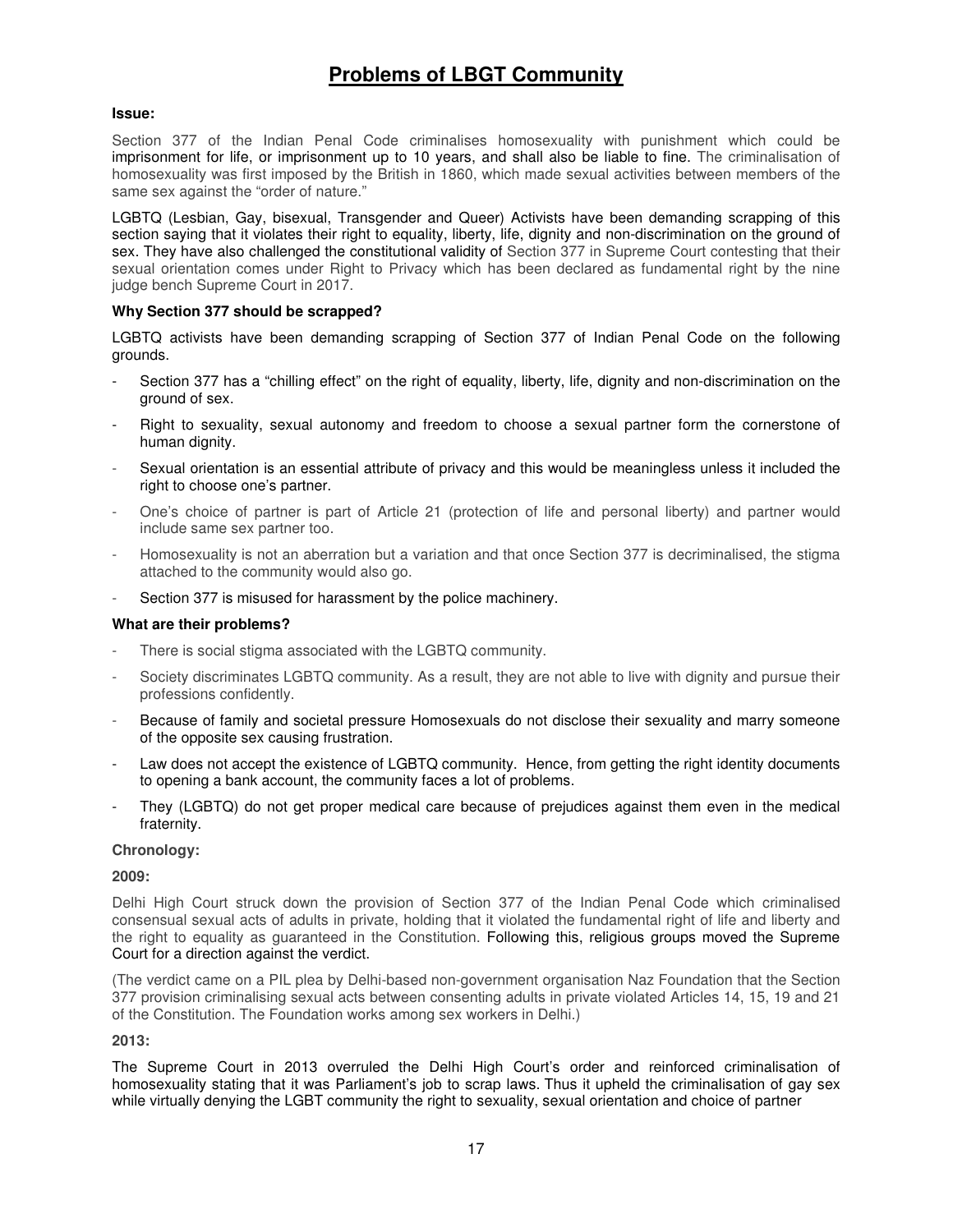### **2017:**

In August 2017, the fight against Section 377 got a second major boost when a nine-judge Bench of the court, led by the then Chief Justice of India J.S. Khehar, upheld the right to privacy as a fundamental right intrinsic to life and liberty. The judgement also underlined the impact of Section 377, saying that it poses a grave danger to the unhindered fulfilment of one's sexual orientation, as an element of privacy and dignity.

The judgment stated that equality demands that the sexual orientation of each individual in society must be protected on an even platform. The right to privacy and the **protection of sexual orientation lie at the core of the fundamental rights guaranteed** by **Articles 14, 15 and 21 of the Constitution.** Article 14 guarantees equality before the law, Article 15 prohibits discrimination on grounds of religion, race, caste, sex or place of birth, and Article 21 guarantees protection of life and personal liberty.

### **2018:**

In January 2018, the Supreme Court said a larger group of judges would re-consider the previous judgment and examine Section 377's constitutional validity. A Constitution Bench, led by Chief Justice Dipak Misra, reopened the entire issue, saying a section of people could not live in fear of the law which atrophied their rights to choice, privacy and dignity.

### **What is the stand of Government?**

The Central Government stated that it would not take a stand on the validity of Section 377 and left it to the 'wisdom of the Supreme Court'.

### **Who are LGBT Community?**

**Benefits of Scrapping Section 377?** 

Once the Constitution Bench decides that homosexuality is also an order of nature and upholds the fundamental right to sexuality, sexual orientation and choice of same-sex partners, the doors would be opened for individuals to approach the court in future on the larger issues **of legalising same-sex marriages, inheritance, adoption, and reservation in employment.** 

# **Question:**

Criminalization of homosexuality deprives the LGBTQ community of Fundamental Rights guaranteed under the constitution. Examine. 250 Words. 15 Marks

(or)

Criminalization of homosexuality has led to social deprivation of LGBTQ community. Elaborate. 150 Words 10 Marks.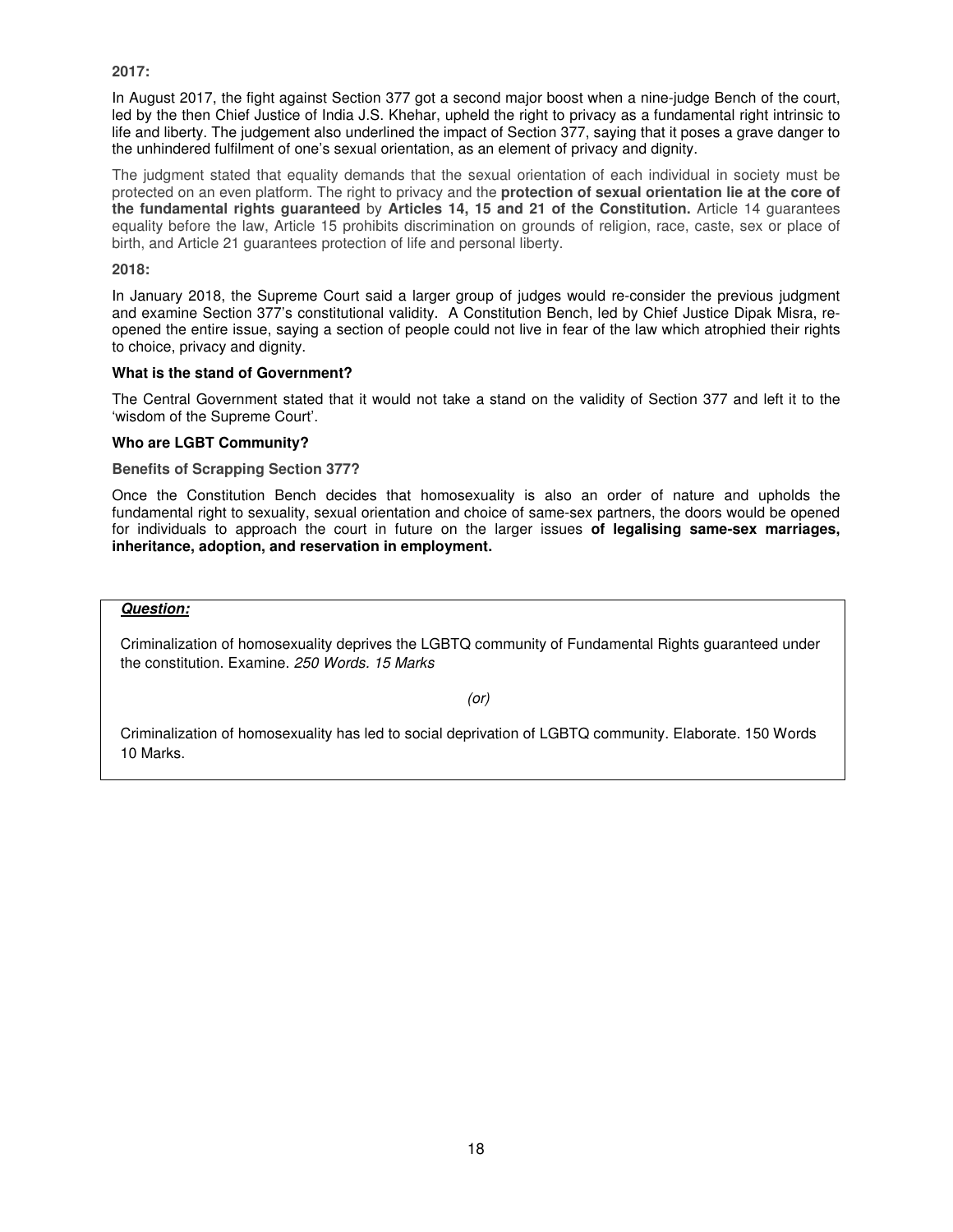# **Begging Decriminalized in Delhi**

### **Issue :**

In August 2018, the Delhi High Court struck down the legal provisions criminalising begging in the capital except those parts which criminalise "forced" begging. It declared 25 sections of the Bombay Prevention of Begging Act, 1959 which have been extended to Delhi by a notification by the Centre, as "unconstitutional" as they violate Article 14 and Article 21 of the Constitution.

At the moment, there is no central law on begging. Begging is criminalised by most states by either adopting or modelling their laws on the Bombay Prevention of Begging Act, 1959.

The law prescribes a penalty of three years of detention in beggar homes in case of first conviction for begging and the person can be ordered to be detained for 10 years in subsequent conviction.

### **Major Provisions of the Bombay Prevention of Begging Act, 1959:**

- **Definition of Begging:** Begging has been defined as 'soliciting or receiving alms, in a public place whether or not under any pretence such as singing, dancing, fortune telling, performing or offering any article for sale'.
- It criminalises begging and gives the police the power to arrest beggars without a warrant.
- It gives magistrates the power to commit them to a "certified institution" (a detention centre) for upto three years on the commission of the first "offence", and up to 10 years upon the second "offence".
- The Act also authorises the detention of people "dependant" upon the "beggar" (family), and the separation of children over the age of five.
- Certified institutions have control over detainees, including the power of punishment, and the power to exact "manual work". Disobeying the rules of the institution can land an individual in jail.

### **Why the Court Struck Down Criminalising Provisions:**

- Begging is the last resort of the poor. Criminalising begging makes way for the police, policy makers and others to push the most marginalised out of public spaces and turn a blind eye to the real reasons behind people turning to begging. But, poverty cannot be a crime.
- Treating begging as crime does not tackle its root causes.
- Root cause of begging is poverty that has many structural reasons behind it—illiteracy, absence of social protection, physical and mental disabilities.
- The government has the mandate to provide social security for everyone, to ensure that all citizens have basic facilities such as food, shelter and health, and the presence of beggars is evidence that the state has not managed to provide these to all its citizens".
- People resorting to begging do not have access to basic necessities and in addition, criminalising them denies them the basic fundamental right to communicate and seek to deal with their plight.

### **Forced Begging to Remain an Offence:**

The court has not struck down provisions that do not treat beggary per se as an offence, including Section 11, which deals with penalty for employing or causing persons to beg. This addresses forced begging or "begging rackets", which are used to justify retaining the Act. Activists advocating repeal of the Act, however, say that these can be dealt with existing provisions in the Indian Penal Code.

### **Consequences of Decriminalisation:**

- Incidents of begging and people resorting to this practice may increase in the capital city in the absence of any penal provisions.
- Decriminalisation may also abet criminal gangs to push more people into begging and create law and order problem for police.

# **Topic : Poverty Issues (General Studies Paper 1 )**

# **Question :**

Poverty is the root cause of begging. Hence, begging should be decriminalised. Comment. 150 words. 10 Marks.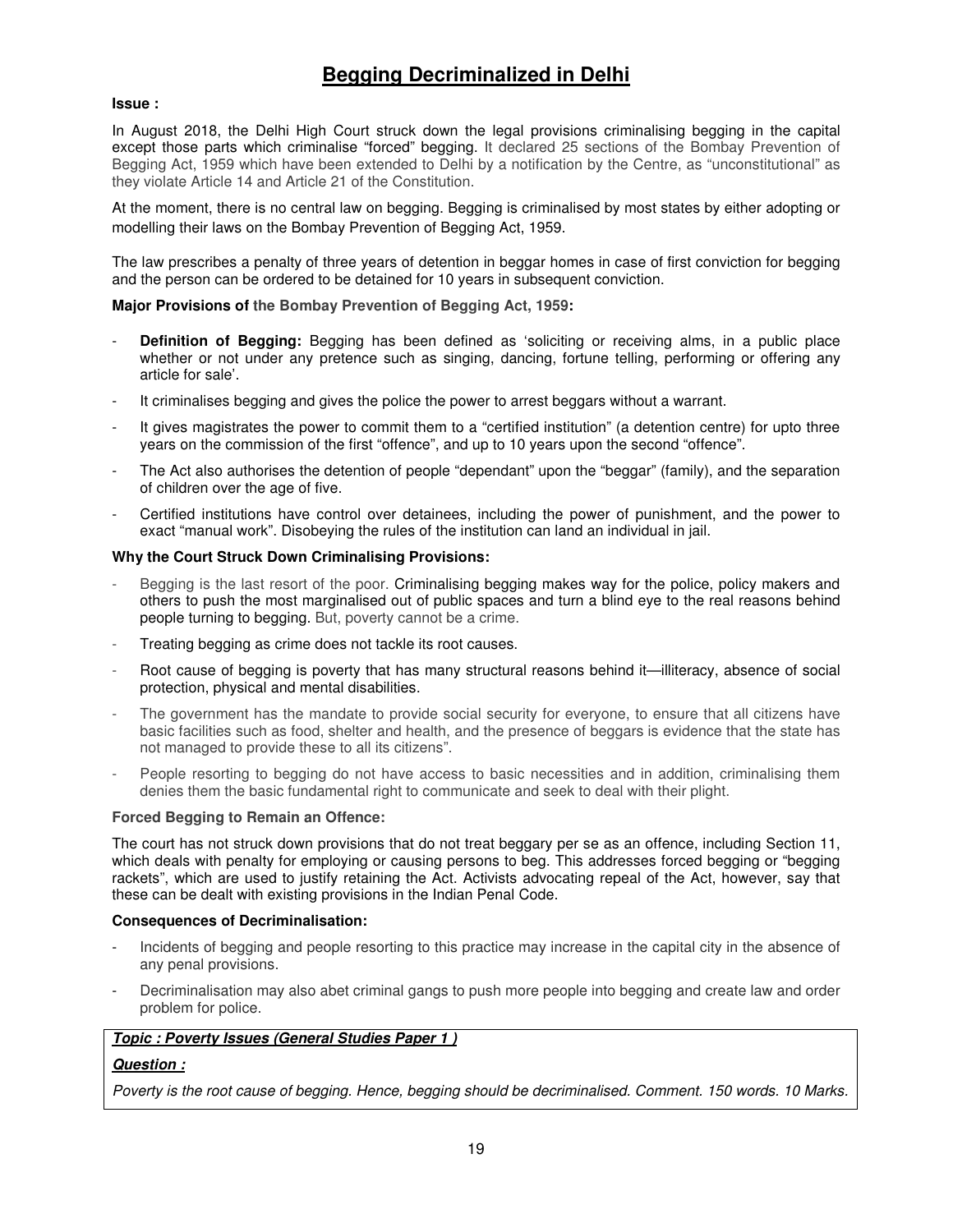# **Law Commission Recommends Legalisation of Gambling and Betting in Sports**

In July 2018, the Law Commission of India, in its 276th report (which examined the need for legalizing betting in India on the recommendation of the supreme court), recommended legalization and regulation of betting and gambling in sports as complete ban has not been ensuring the desired results.

- It recommended that Parliament may enact a model law for regulating gambling that may be adopted by the States. It also suggested following alternatives.
- Parliament may legislate in exercise of its powers under Articles 249 or 252 of the Constitution. (**Article 249:** It deals with power of Parliament to legislate for two or more States by consent and adoption of such legislation by any other State. **Articles 252:** It deals with power of Parliament to legislate with respect to a matter in the State List in the national interest.)
- Gambling and betting being a State subject under List II of the Seventh Schedule of the Constitution, State Legislatures are competent to enact the required Law.

### **Scope of work expanded to include gambling:**

Though the issue of legalizing gambling was not referred to the Law Commission by the Supreme Court, the Commission decided to study it, because, in the opinion of the Commission, betting and gambling are two sides of the same coin. It opined that betting is a more sophisticated 'word-substitute' coined for the activity of gambling, since gambling per se carries with it a social stigma. It relied on the Oxford dictionary which defines the term 'betting' as "the action of gambling money on the outcome of a race, game, or other unpredictable event". Moreover, there is proliferation of illegal activities and commerce in gambling. Hence, the commission decided to study and make recommendations both on betting and gambling.

### **Defining Betting and Gambling:**

Though betting and gambling are seen as synonymous, there is difference between them. An important distinction between betting and gambling is that in gambling, the stakes is placed on an event without any clue of the outcome; whereas, in betting the stakes are placed on an event, the outcome of which is based on the performance of the players, influenced by their skill.

# **Why Gambling and Betting should be legalized?**

- 1. A total ban on gambling and betting activities would not completely eradicate the problem. Rather, it would drive it straight to the black-market. This in turn would result in making it harder to monitor such illegal activities.
- 2. It would further result in crime syndicates profiting from unregulated gambling activities creating a vicious circle of proliferation of illegal activities and commerce.
- 3. Illegal betting causes substantial monetary loss to the Government, with profits escaping the purview of taxation, and also increases the circulation of black money in the market.
- 4. Regulation would bring revenue for the Government and also generate employment.
- 5. Regulation would ensure transparency in the market and also strike at the underworld's control over the illegal and unregulated gambling industry.
- 6. Revenue generated by regulating and taxing betting and gambling, may become a good source of revenue which could be used for public welfare.
- 7. Regulation would also enable the Government to effectively curb the menace of black-money generation through illegal gambling.
- 8. Many countries that prohibit gambling have not been successful, particularly with regard to online gambling. On the other hand, countries like Japan, U.K, and China are earning huge revenues by legalizing betting and gambling.

### **Why Some People Indulge in Betting and Gambling?**

Betting and Gambling are discouraged from a moral and religious perspective. Yet, they have always been a part of human civilization because of its perennial allurement. Gambling is perhaps as old as mankind and has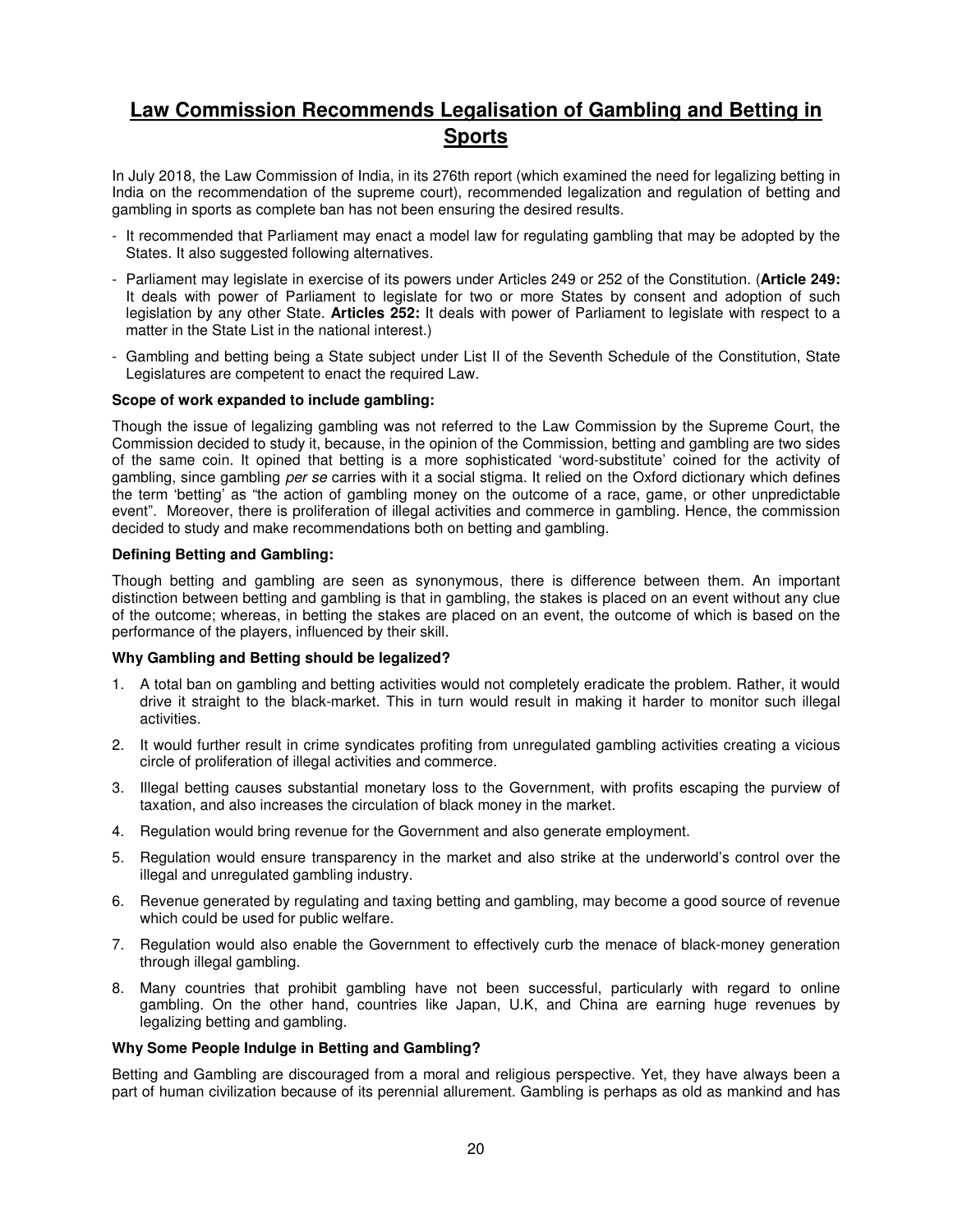been globally practised in different forms such as gaming, betting, races, etc. People indulge in these activities for following reasons.

- 1. It gives chance to win huge money with small investments.
- 2. It is seen as ubiquitous pastime.
- 3. It is practised as source of entertainment by the rich.

### **Adverse Effects of Gambling and Betting:**

- 1. This activity involves a lot of risk as the results of the betted event are uncertain.
- 2. These activities destroy values like truth and honesty in people apart from wealth. Thus these are means of self-destruction.
- 3. It has disastrous consequences for the families of gamblers who belong to vulnerable class of the society.

### **Recommendations for Regulation:**

The Law Commission made following recommendations for regulating betting and gambling.

### **1. Licensing of Operators:**

Gambling and betting should be offered only by Indian licensed operators from India possessing valid licences granted by the game licensing authority.

### **2. Restrictions on Participants:**

For participants, there must be a cap on the number of transactions an individual can indulge in these activities in a specific period, i.e., monthly, half-yearly or yearly. The nature of stakes should be restricted to money with a linkage to PAN card and Aadhaar card, and the betting amount should be prescribed by law, having an upper limit on the amount one can legally stake in a gamble, which may be on the basis of the deposit, winnings or losses.

Similar restrictions should also be prescribed for the purpose of the amount one would be allowed to stake while using electronic money facilities of the likes of credit cards, debit cards, net-banking, VCs, etc.

### **3. Classification of Gambling:**

Gambling must be classified into two categories, namely **'proper gambling'** and **'small gambling'.**

'Proper gambling' would be characterised by higher stakes. Accordingly, only individuals belonging to the higher income group shall be permitted to indulge in this form of gambling. On the other hand, individuals belonging to the lower income groups will have to confine themselves to 'small gambling', not being permitted to stake high amounts (falling within the bracket of 'proper gambling').

# **4. Safeguards:**

In order to protect the public from the ill-effects of these activities and with a view to have enhanced transparency and state supervision, all betting and gambling transactions should be linked to the operator's as well as the participant's/player's Aadhaar Card/PAN Card.

Information regarding the risks involved in gambling/betting and how to play responsibly must be displayed prominently on all gambling and betting portals/platforms

The transactions made between and among operators and players/participants indulging in these activities should mandatorily be made 'cashless'. This would go a long way in enabling appropriate authorities to keep a close eye on every single transaction so made. Necessary provisions should be made part of the relevant law(s), attracting penal consequences for cash transactions so made.

### **5. Taxing of Gains Made under Gambling and Betting:**

Any income derived from gambling and betting activities should be made taxable under the Income Tax Act, 1961, the Goods and Services Tax Act, 2017 and all other relevant laws for the time being in force applicable to such activities in India.

### **6. Allowing FDI:**

The Foreign Exchange Management Act, 1999 and the Rules made there under as also the Foreign Direct Investment (FDI) Policy, may suitably be amended to encourage Foreign Direct Investment in the casino/online gaming industry, lawfully permitting technological collaborations, licensing, brand sharing agreements, etc. Allowing FDI in this industry would bring substantial amounts of investment to those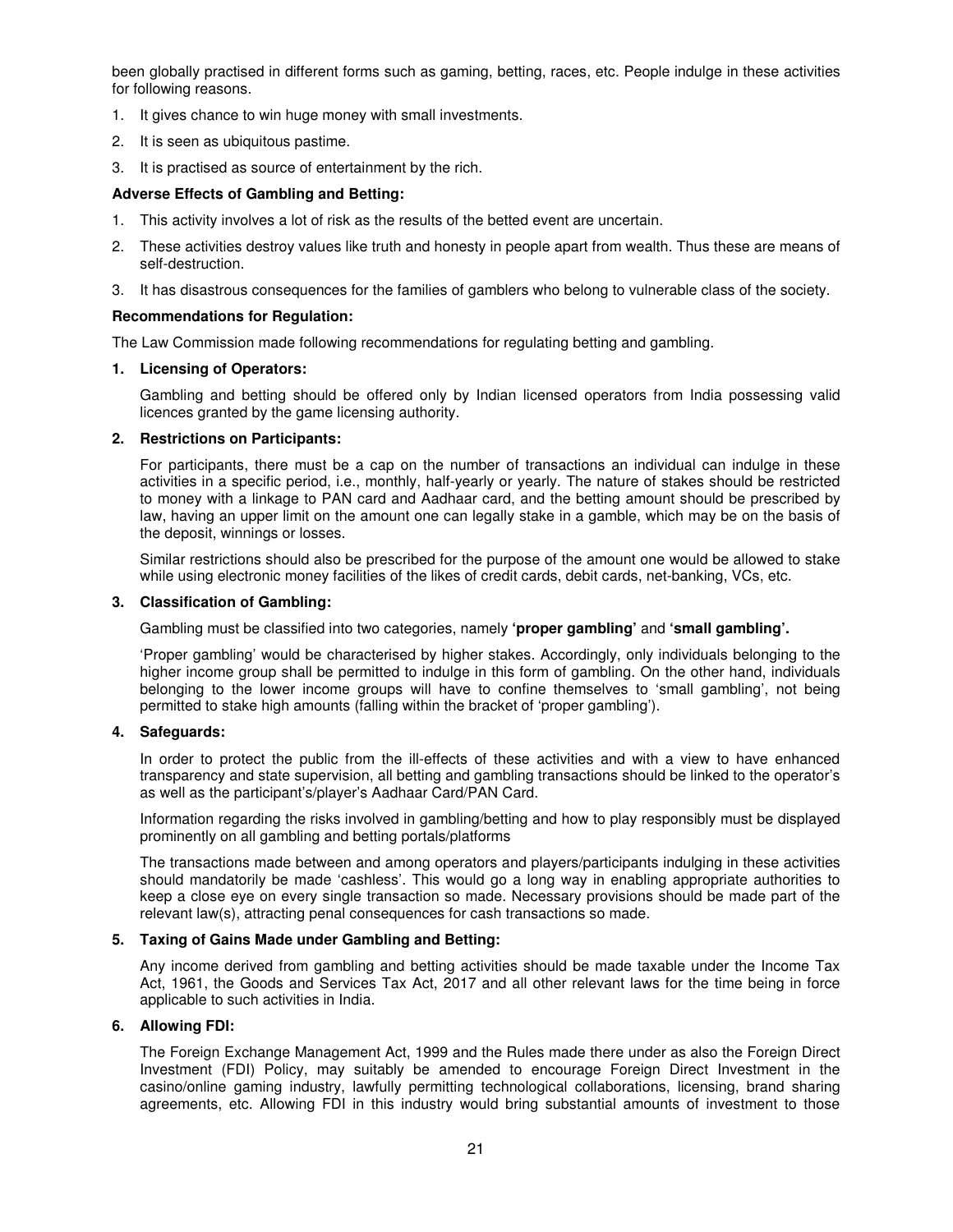States that decide to permit casinos, propelling the growth of the tourism and hospitality industries, while also enabling such States to generate higher revenue and employment opportunities.

#### **International Scenario:**

Countries across the globe have adopted three approaches in the matter of regulating gambling and betting activities.

Some Countries, especially those which give primacy to religious morality, have taken the view that the role of government is to protect its citizens from the negative effects of such activities. Countries that give primacy to religious morality often impose a complete ban on gambling, while others view gambling and betting as an industry to encourage tourism, employment and revenue.

Some countries also operate between these two extremes, striking a balance and permit gambling in a controlled and regulated environment; as a result, they earn substantial revenue from the tax imposed on such activities. This revenue can be utilised for promoting sports, cultural, charitable activities or any other activity aimed at the economic growth or development. For instance, Britain's Gambling Industry is one of the largest in the world and continues to increase in size. It generated £13.8 billion between October 2015 and September 2016 for the government.

### **Question:**

Legalisation and regulation of gambling and betting would not only bring revenues to the government but also address the problem of illegal activities proliferating because of gambling and betting. Examine. 250 words (15 Marks)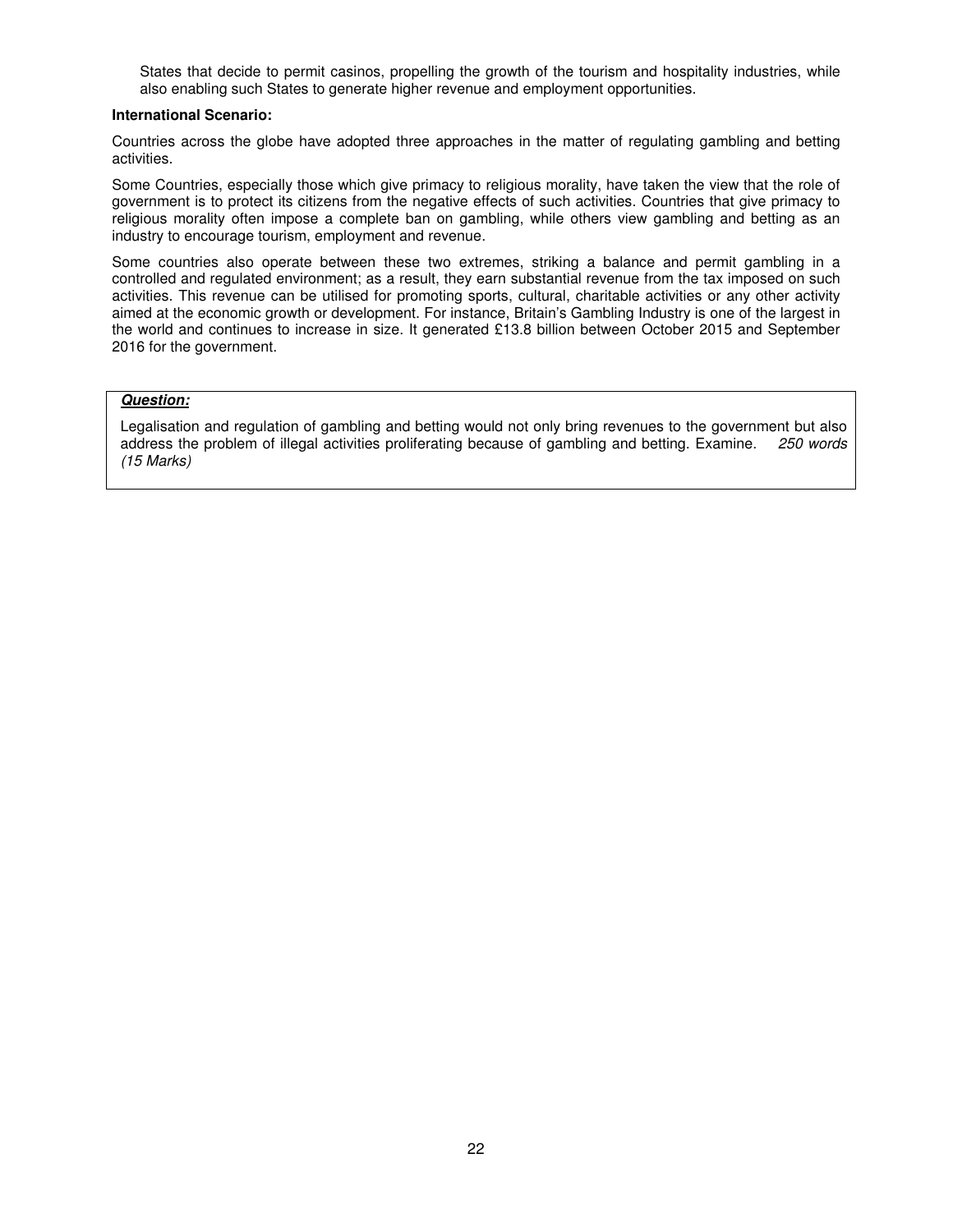# **Supreme Court's Observations and Guidelines on Lynching**

Condemning the rising incidents of lynching in India, on July 16, 2018, the Supreme Court urged the Parliament to pass a new law classifying lynching as a separate offence with punishment. The court noted that this is essential to protect citizens and ensure that the "pluralistic social fabric" of the country holds against mob violence.

# **What is Lynching?**

Lynching means killing a person or persons by mobs on suspicion of an offence.

### **Causes:**

 In our country lynching is occurring because of two major reasons: Cow Vigilantes and rumours about child lifters.

- Cow vigilantes (self-proclaimed "cow protectors") are killing cattle traders on the suspicion of smuggling cattle for consumption. Rajasthan, Madhya Pradesh, Jharkhand and Uttar Pradesh have reported incidents of cow vigilantism over the last three years. Mohammad Akhlaq was killed in Dadri, Uttar Pradesh, on September 28, 2015 by angry villagers following a rumour that his family was in possession of cow meat. In July 2018, Rakbar was killed in Alwar in Rajastan on suspicion of taking cows to slaughter house. These highlight the seriousness of mob attacks in the name of cow protection.
- Five persons were lynched in Dhule district of Maharashtra on suspicion that they were "child lifters". Incidents of mob violence were also reported in Karnataka, Tamilnadu, West Bengal and Tripura.

**Causes:** Fake videos and malicious rumours on social media are also leading to lynching by mobs. Rumours circulated on 'WhatsApp' about child kidnappers led to killing of innocents by mobs.

### **Supreme Court's Observations:**

- The Supreme Court observed mob violence as 'horrendous acts of mobocracy' and stated that rising intolerance and growing polarisation expressed through spate of incidents of mob violence cannot be permitted to become the normal way of life or the normal state of law and order in the country.
- Observing that pluralism and tolerance are essential virtues and constitute the building blocks of a truly free and democratic society, the Supreme Court stated that lynching by unruly mobs and barbaric violence arising out of incitement and instigation cannot be allowed. It undermines the legal and formal institutions of the State and if these are not "nipped in the bud it would lead to rise of anarchy and lawlessness in society.
- The Court noted that there cannot be a right higher than the right to live with dignity and further to be treated with humanness that the law provides. What the law provides may be taken away by lawful means; that is the fundamental concept of law. No one is entitled to shake the said foundation. No citizen can assault the human dignity of another, the court noted.
- Lynching is an affront to the rule of law and to the exalted values of the Constitution itself. Lynching by unruly mobs and barbaric violence arising out of incitement and instigation cannot be allowed to become the order of the day.
- Hate crimes as a product of intolerance, ideological dominance and prejudice ought not to be tolerated.
- Extra judicial elements and non-state actors cannot be allowed to take the place of law. These extrajudicial attempts under the guise of protection of the law have to be nipped in the bud.
- It stated that it was also the obligation of the Centre and the States to ensure that "nobody takes the law into his hands nor become a law into himself",

# **Supreme Court's Guidelines:**

The Supreme Court issued following guidelines to tackle the problem of mob violence.

1. The court directed state governments to designate a senior police officer, not below the rank of Superintendent of Police, as nodal officer in each district to take steps to prevent mob violence and lynching. He has to be assisted by a DSP. The two officers will in turn constitute a special task force to collect intelligence on those likely to commit such crimes or be involved in spreading hate speeches, provocative statements and fake news.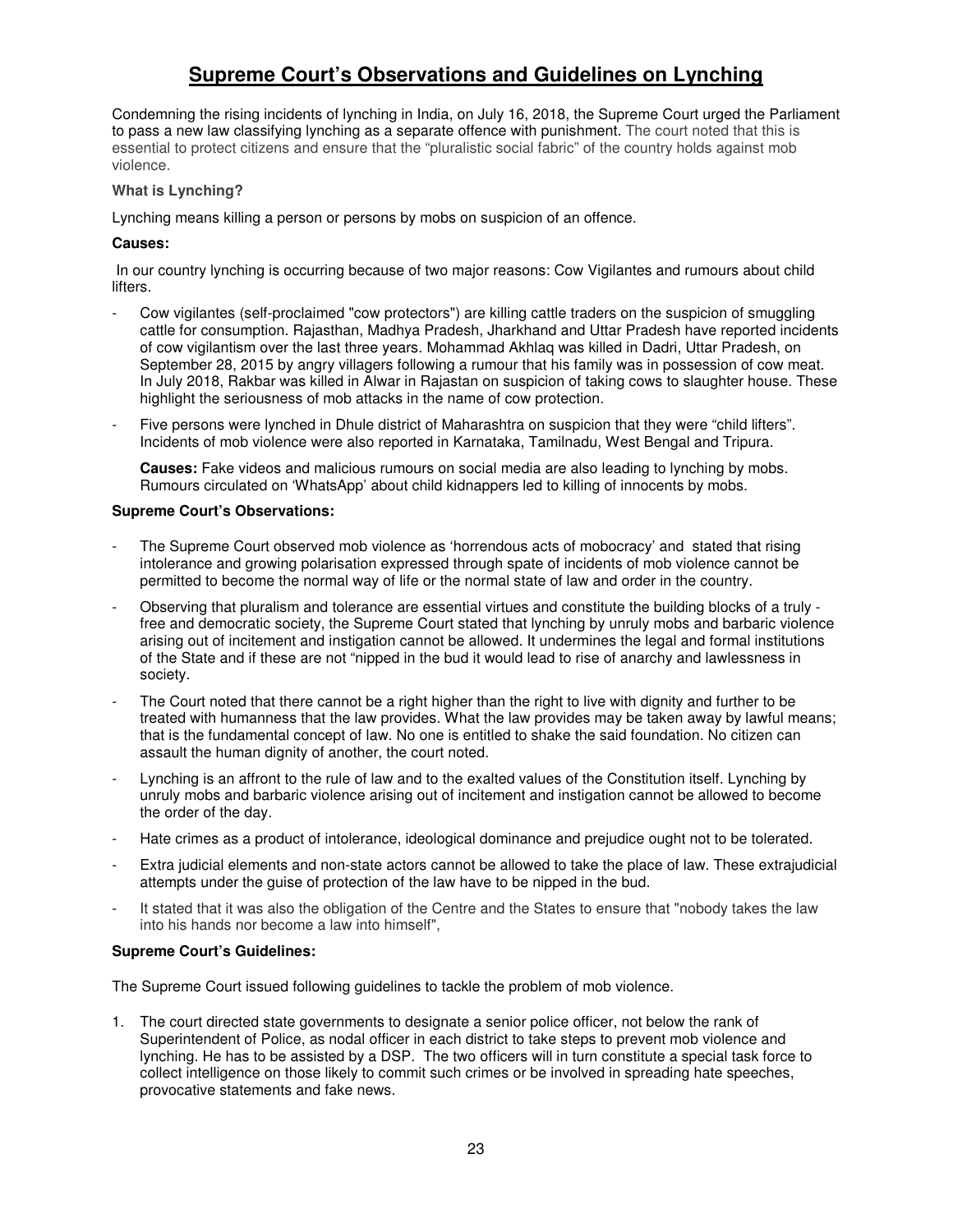- 2. The court asked the Union Home Ministry to take the initiative and work in co-ordination with state governments to sensitise law enforcement agencies in identifying measures for prevention of mob violence and lynching.
- 3. The Central Government as well as the State Governments shall take steps to curb the spread of irresponsible and explosive messages, videos and other material on various social media platforms which have a tendency to incite mob violence and lynching of any kind.
- 4. Cases of lynching and mob violence shall be specifically tried by fast track courts. There should be day to day basis hearings and it should be "preferably concluded within six months.
- 5. To deter others from indulging in mob violence and lynching, the trial court must ordinarily award maximum sentence upon conviction of the accused person.
- 6. State governments shall prepare a compensation scheme for lynching/mob violence victims.

# **Question:**

What are the reasons for increasing incidents of lynching in our country? Suggest some measures to check this menace. 150 Words. 10 Marks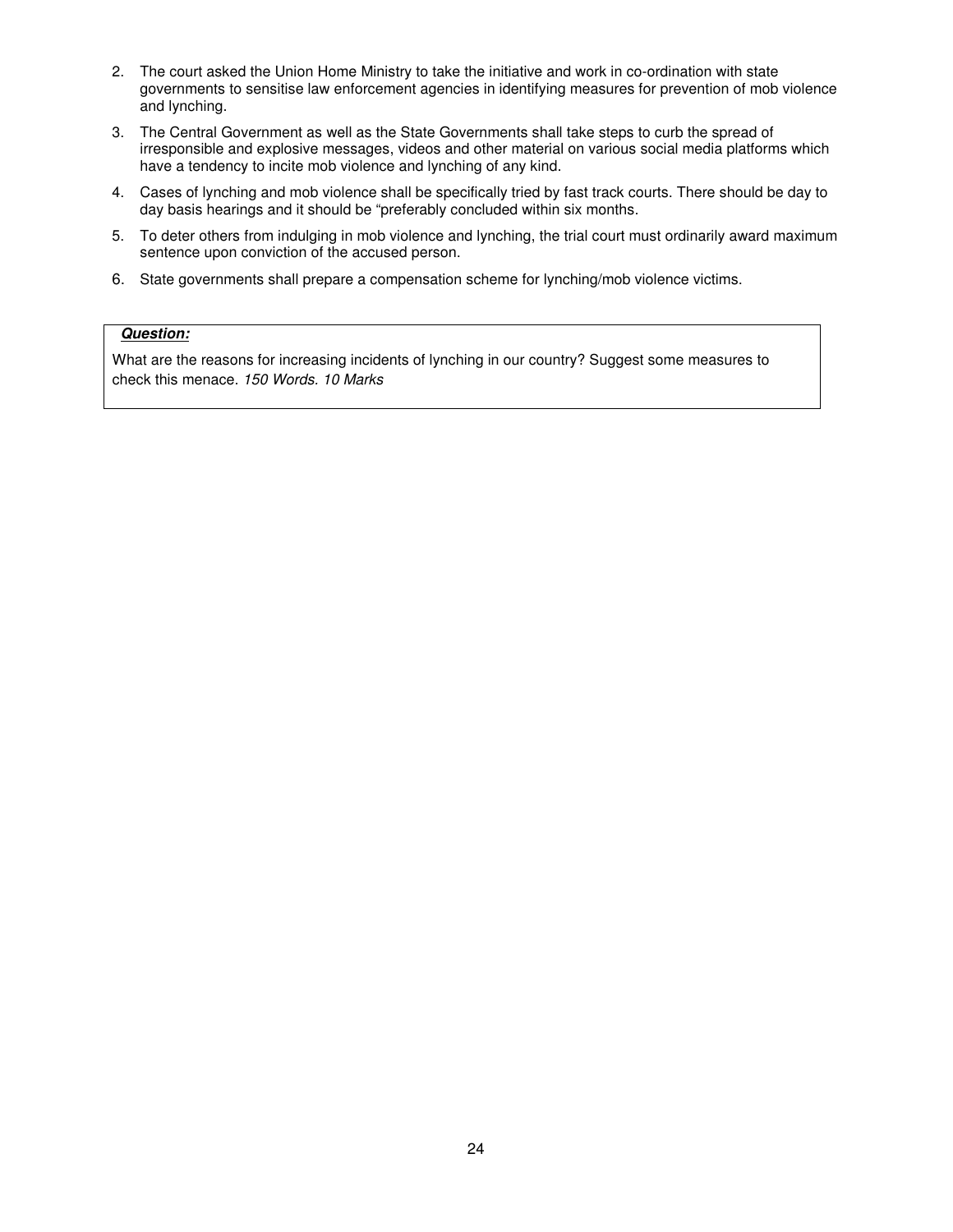# **Menace of Fake News**

Fake news circulated through online media is leading to problems like lynching.

### **What is Fake news?**

While misinformation spread through social media has been spreading fast, fake news itself is an amorphous category. It includes misleading news, unverified content, hoaxes, and even fabricated pictures. However, in simple terms, fake news means disseminating false information by using media like WhatsApp, Facebook, etc

### **Instances of Fake news:**

- A number of mob lynching and assault cases were also reported from different states across the country recently weeks after fake news pertaining to child kidnappers started to circulate on WhatsApp groups
- A WhatsApp message saying RBI has cancelled Axis Bank's licence went so viral in December 2017 that it led to people withdrawing their money from their Axis Bank account and eventually leading to RBI making a rare statement calling it out a fake news.
- The story about surveillance chips in the new Rs 2,000 notes went viral when the note was launched in November 2016.

### **Factors Facilitating Fake News:**

The proliferation of technology, cheap smartphones, and reasonable data rates have enabled the democratization of online content. However, this ecosystem is being used for spreading of unverified information.

### **Why Regulation is Needed?**

Regulation is needed to check lynching, communal riots, etc. Hence, both print and electronic media are regulated but online media does not come under the ambit of regulatory mechanism. The items telecast on television channels are regulated in terms of the programme and advertisement codes under the Cable Television Networks Rules, 1994. Similarly, autonomous Press Council of India regulates the print media.

### **Problems in Regulation of Fake News:**

Regulation of Fake news is difficult because of following reasons.

- Pre-censorship of news and information is virtually impossible due to the speed of content creation.
- Pre-censorship will also violate the guarantee of free speech under Article 19(1)(a) of the Constitution.
- Any screening in the context of social media applications such as WhatsApp could also violate the fundamental right to privacy recognized by the Supreme Court.
- Furthermore, technologies like end-to-end encryption in messaging apps which are intended to ensure surety and privacy would pose a significant challenge to pre-censorship efforts.

### **What has been done to tackle this menace?**

To regulate fake news in online media, the Government of India, in April 2018, instituted a committee to suggest measures for regulation of online portals, including news websites, entertainment sites and media aggregators. The 10-member committee will include secretaries of the departments of Home, Legal Affairs, Electronics and Information and Technology, and Industrial Policy and Promotion. The CEO of MyGov and a representative each of the Press Council of India and National Broadcasters' Association will also be part of the committee.

The committee will

- delineate the sphere of online information dissemination which needs to be brought under regulation, on the lines applicable to print and electronic media, and
- recommend "appropriate policy formulation" for online media/ news portal and online content platforms.

### **Supreme Court's Guidelines:**

### The Supreme Court issued following guidelines to tackle the problem of mob violence.

7. The court directed state governments to designate a senior police officer, not below the rank of Superintendent of Police, as nodal officer in each district to take steps to prevent mob violence and lynching. He has to be assisted by a DSP. The two officers will in turn constitute a special task force to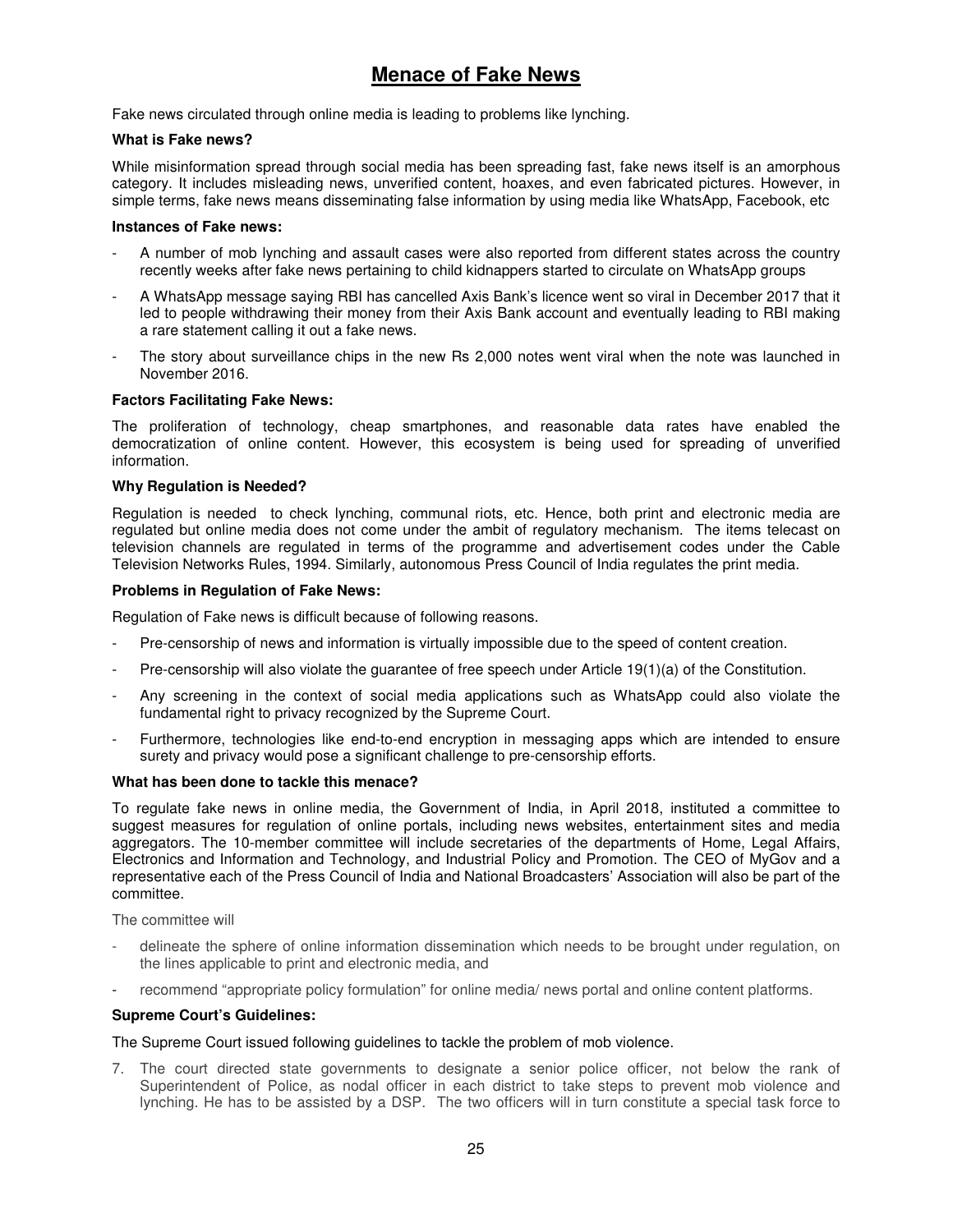collect intelligence on those likely to commit such crimes or be involved in spreading hate speeches, provocative statements and fake news.

8. The Central Government as well as the State Governments shall take steps to curb the spread of irresponsible and explosive messages, videos and other material on various social media platforms which have a tendency to incite mob violence and lynching of any kind.

### **What Can Be Done?**

- There is a need to develop critical thinking among users. Efforts should be made to encourage individuals to learn the skills required to navigate the internet and question the content they are exposed to. Users should understand the limitations of digital media.
- Nurturing a general culture of scepticism among citizens towards information is also essential. Good practices such as verifying the source of the news and corroboration with related news, ought to be taught in schools and through public education campaigns.
- Legal interventions should address problems posed by threat to life or national security because of fake news.

# **Question :**

Fake news has emerged as a menace and there is an urgent need for its regulation. Discuss 250 words. 15 Marks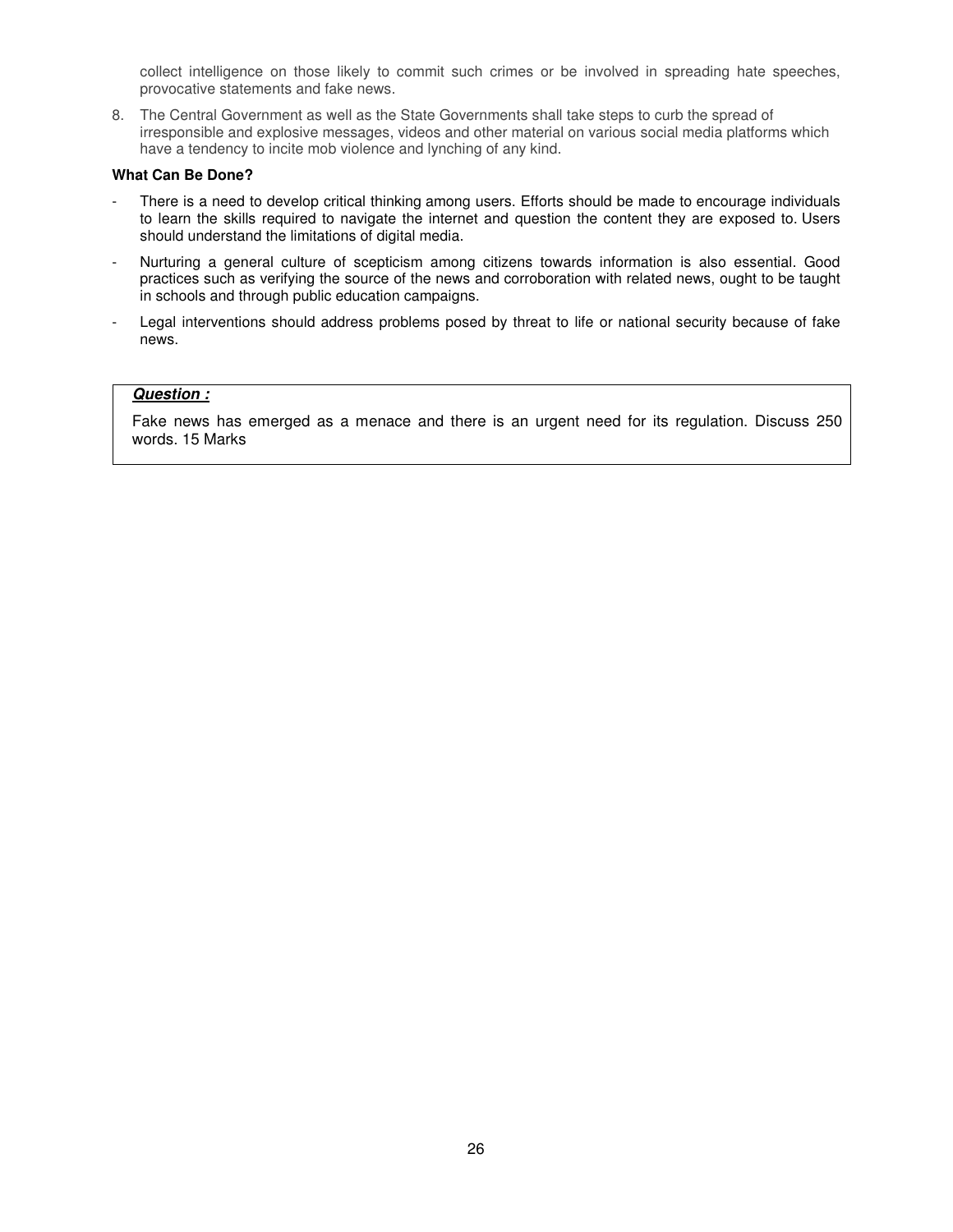# **Pradhan Mantri Jan Arogya Abhiyaan** (**Ayushman Bharat)**

# **What is Pradhan Mantri Jan Arogya Abhiyaan (Ayushman Bharat)?**

The Central government will launch the Pradhan Mantri Jan Arogya Abhiyaan (part of Ayushman Bharat-National Health Protection Mission) on September 25, 2018 on the birth anniversary of Pandit Deendayal Upadhyay. It is a cashless health insurance scheme for poor and vulnerable families. It benefits 10 crore deprived rural families and identified occupational category of urban workers' families (8.03 crore in rural and 2.33 crore in urban areas).

# **Why Ayushman Bharat?**

- Health care insurance coverage in the country is very low amongst both rural and urban population.
- As a result, out of pocket (OOP) expenditure in India is over 60%. This means over 60 % population have to spend their income or savings to meet healthcare costs.
- Sometimes people borrow money or sell their assets. This deprives them of their assets or pushes them into debt trap.

# **Advantages:**

- **It is move towards universal access to good quality health care services.**
- It reduces the financial burden on poor and vulnerable groups and ensures that the poor of India get access to good quality and affordable healthcare.
- This scheme will help India progressively achieve Universal Health Coverage (UHC) and Sustainable Development Goals (SDG).
- It will promote increased investments in healthcare sector and generate jobs, especially for women.

# **Who are the Beneficiaries?**

Initially the scheme would cover **10 crore families** (approximately 50 crore beneficiaries) belonging to poor and vulnerable population who would be selected based on Socio Economic and Caste Census (SECC) database. This would cover 40 % of total population. This means that nearly all the poor and vulnerable families will be covered.

# **What are the Benefits?**

- The scheme would provide cashless insurance cover of **Rs. 5 lakh** per family per year. The beneficiaries can avail from any public/private empanelled hospitals across the country.
- This scheme will cover secondary care and tertiary care procedures (excepting a small negative list). 1,350 medical packages covering surgery, medical and day care treatments would be covered.
- There will be no cap on family size and age in the scheme. This is to ensure that nobody is left out (especially women, children and elderly). (Insurance policies generally exclude elders and pre existing diseases.)
- All pre-existing conditions will be covered from day one of the policy.
- The benefit cover will also include pre and post-hospitalisation expenses.
- A defined transport allowance per hospitalization will also be paid to the beneficiary.
- Benefits of the scheme are portable across the country and a beneficiary covered under the scheme will be allowed to take cashless benefits from any public/private empanelled hospitals across the country.

# **Implementation Method:**

- States will be free to choose the modalities for implementation. They can implement through insurance company or directly through Trust/ Society or a mixed model.
- To control costs, the payments for treatment will be done on package rate (to be defined by the Government in advance) basis. The package rates will include all the costs associated with treatment.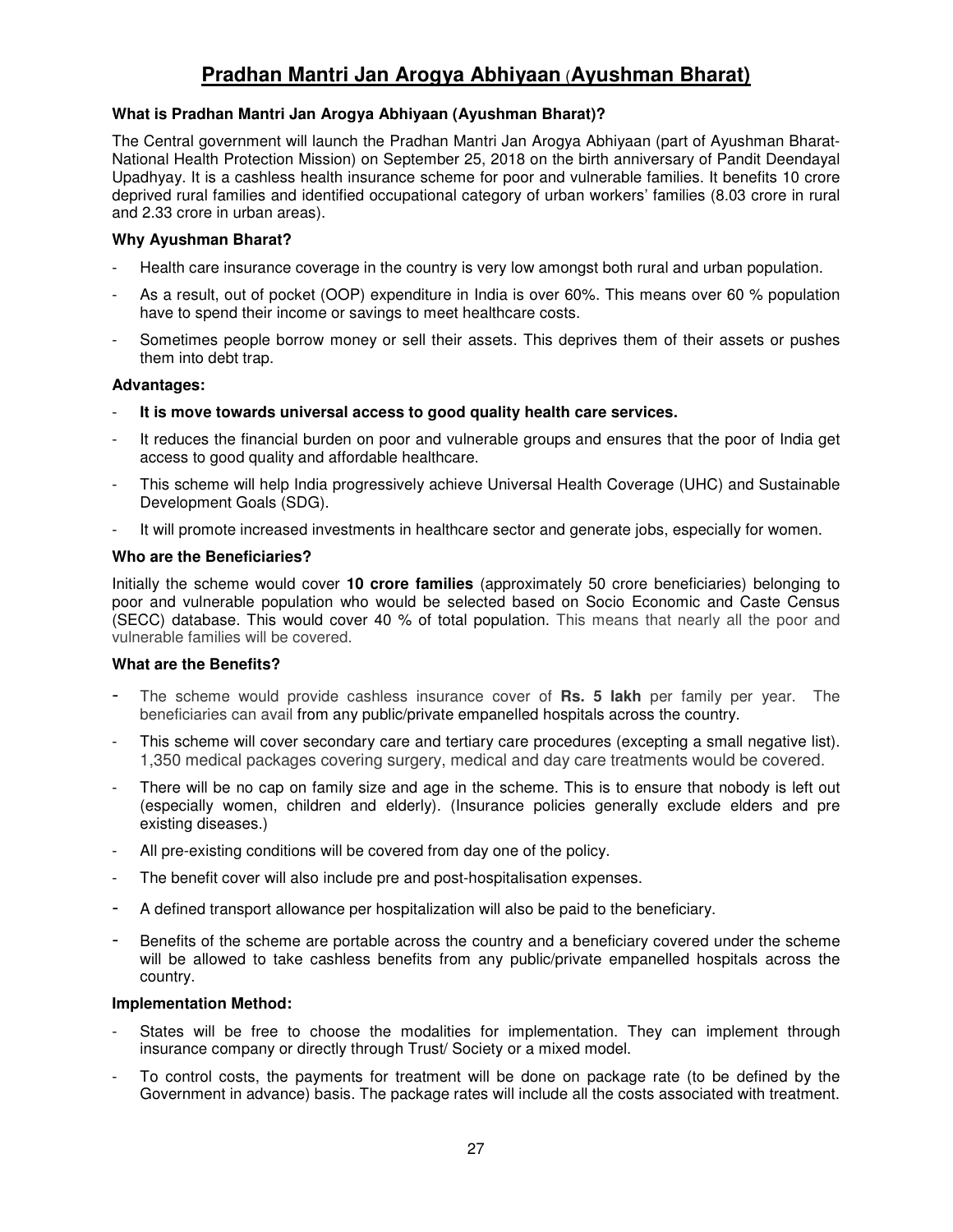- For beneficiaries, it will be a cashless and paper less transaction.
- Keeping in view the State specific requirements, States/ UTs will have the flexibility to modify these rates within a limited bandwidth.
- **Co-operative federalism and flexibility to states**: Some state Governments are already implementing health insurance schemes. Hence, there is provision wherein Centre can partner with the States through co-alliance. This will ensure appropriate integration with the existing health insurance/ protection schemes of various Central Ministries/Departments and State Governments (at their own cost). The states are also free to continue with their own health programmes.
- The expenditure as premium payment will be shared by the Central and state governments in a specified ratio – 60:40 for all states and UTs with their own legislature, 90:10 in Northeast states and the three Himalayan states of Jammu and Kashmir, Himachal and Uttarakhand. All the UTs without a legislature will get 100% central funding.

# **Checking Misuse:**

- A robust, and interoperable IT platform will be made operational in partnership with NITI Aayog, which will entail a paperless, cashless transaction. This will also help in prevention / detection of any potential misuse / fraud / abuse cases. This will be backed by a well-defined Grievance Redressal Mechanism.
- In addition, pre-authorisation of treatments with moral hazards (Potential of misuse) will be made mandatory.

# **Expenditure:**

The total expenditure will depend on actual market determined premium paid in States/ UTs where AB-NHPM will be implemented through insurance companies. Approximate expenditure is Rs20, 000 to 30,000 crore per annum.

# **Criticism:**

- Public healthcare infrastructure in secondary and tertiary care is not strong in India. There is shortage of infrastructure and human resources. Hence, patients would be forced to visit private hospitals. Thus this scheme is likely to benefit private parties more than government hospitals.
- Private hospitals may undertake unnecessary procedures on the poor to cash in the insurance benefits. This would not only have adverse effect on the people but also leads to misuse of public money.
- Relying on commercial healthcare insurance model may be unsustainable for India. Among major developed countries only USA has commercial insurance model. In UK healthcare is government funded. Hence this scheme might serve the interests of corporate health-care providers and health insurance companies.

# **Question:**

Pradhan Mantri Jan Arogya Abhiyaan (Ayushman Bharat) is a path breaking initiative towards universalisation of secondary and tertiary healthcare? But it is important to develop sustainable models of delivery to prevent its misuse by private sector. Discuss 250 Words. 15 Marks.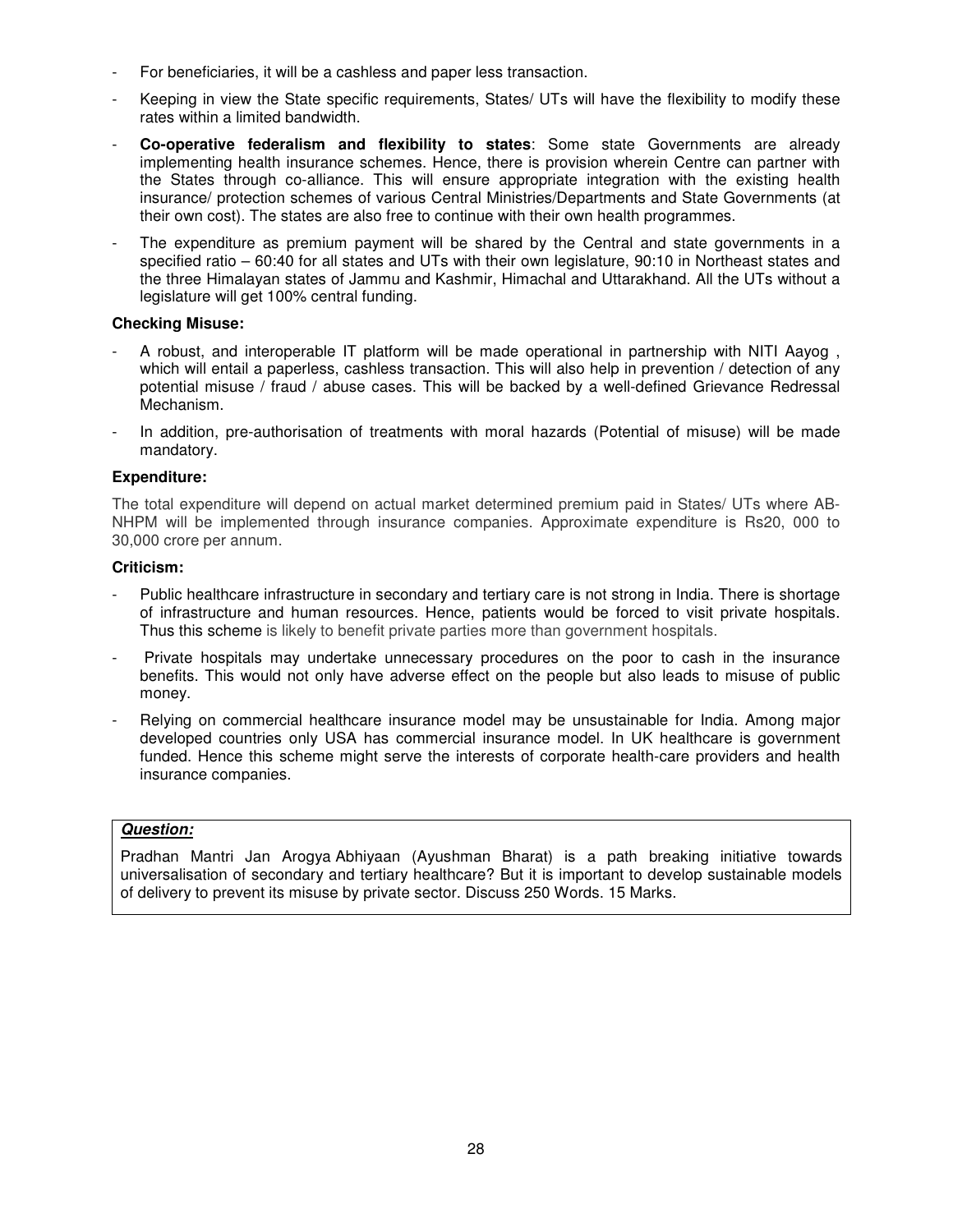# **Supreme Court Allows Passive Euthanasia**

Upholding the right to die with dignity, the Supreme Court, on March 9, 2018, gave **legal sanction to passive euthanasia** and **execution of a living will of persons** suffering from chronic terminal diseases and likely to go into a permanent vegetative state. However, the Supreme Court held that active euthanasia is unlawful.

# **What is Passive euthanasia ?**

Passive euthanasia entails a patient being allowed to die by limiting medical intervention, withholding or withdrawing artificial life support in cases that are judged to be medically futile.

# **Why the Supreme Court Allowed Passive euthanasia ?**

- The Supreme Court a**ccorded primacy to the constitutional values of liberty, dignity, autonomy and privacy.** It stated that fundamental right to a "meaningful existence" includes a person's choice to die without suffering,
- It stated that the right of an individual to refuse medical treatment is unconditional. Neither the law nor the constitution can compel an individual who is competent and able to take decisions to disclose reasons for refusing medical treatment nor is such a refusal subject to the supervisory control of an outside entity.

The Supreme Court also stated that

- modern medical science should balance its quest to prolong life with need to provide patients quality of life. One is meaningless without the other.
- the issue of death and when to die transcended the boundaries of law, but the court had intervened because it also concerned the liberty and autonomy of the individual.
- though religion, morality, philosophy, law and society shared equally strong and conflicting opinions about whether right to life included right to death, a person has fundamental right to die with dignity.

# **Brief Background :**

The Supreme court ruling was pronounced on a 2005 plea filed by Prashant Bhushan on behalf of NGO Common Cause that sought recognition of a living will so that an individual could exercise the right to refuse medical treatment at a terminally-ill stage of life.

# **Procedural Guidelines Issued :**

The Supreme Court also laid down procedural guidelines governing the advance directive of a living will. The guidelines will operate till a legislation is put in place.

# **What is Living Will ?**

- A living will is a document prepared by a person in their healthy/sound state of mind under which they can specify in advance whether or not they would like to opt for artificial life support, if he/she is in a vegetative state due to an irreversible terminal illness in the future.
- Such advance directive must be in writing and indicate in clear terms the decision relating to circumstances in which withholding or withdrawal of medical treatment could be resorted to.
- The document would bear signatures of the executor in the presence of two attesting witnesses, and the jurisdictional judicial magistrate of first class (JMFC). In case a person has two living wills, the one most recently signed would prevail.

# **Setting up of Medical Board :**

- In the event of the executor becoming terminally ill with no hope of recovery, the physician treating the patient after informing the executor/his guardian about the nature of illness and consequences of alternative forms of treatment will set up a hospital medical board.
- The hospital medical board would consist of the head of the treating department and at least three experts from the fields of general medicine, cardiology, neurology, nephrology, psychiatry or oncology with at least twenty years of experience in the medical profession. Their decision would serve as preliminary opinion on whether or not to certify carrying out the instructions in the living will.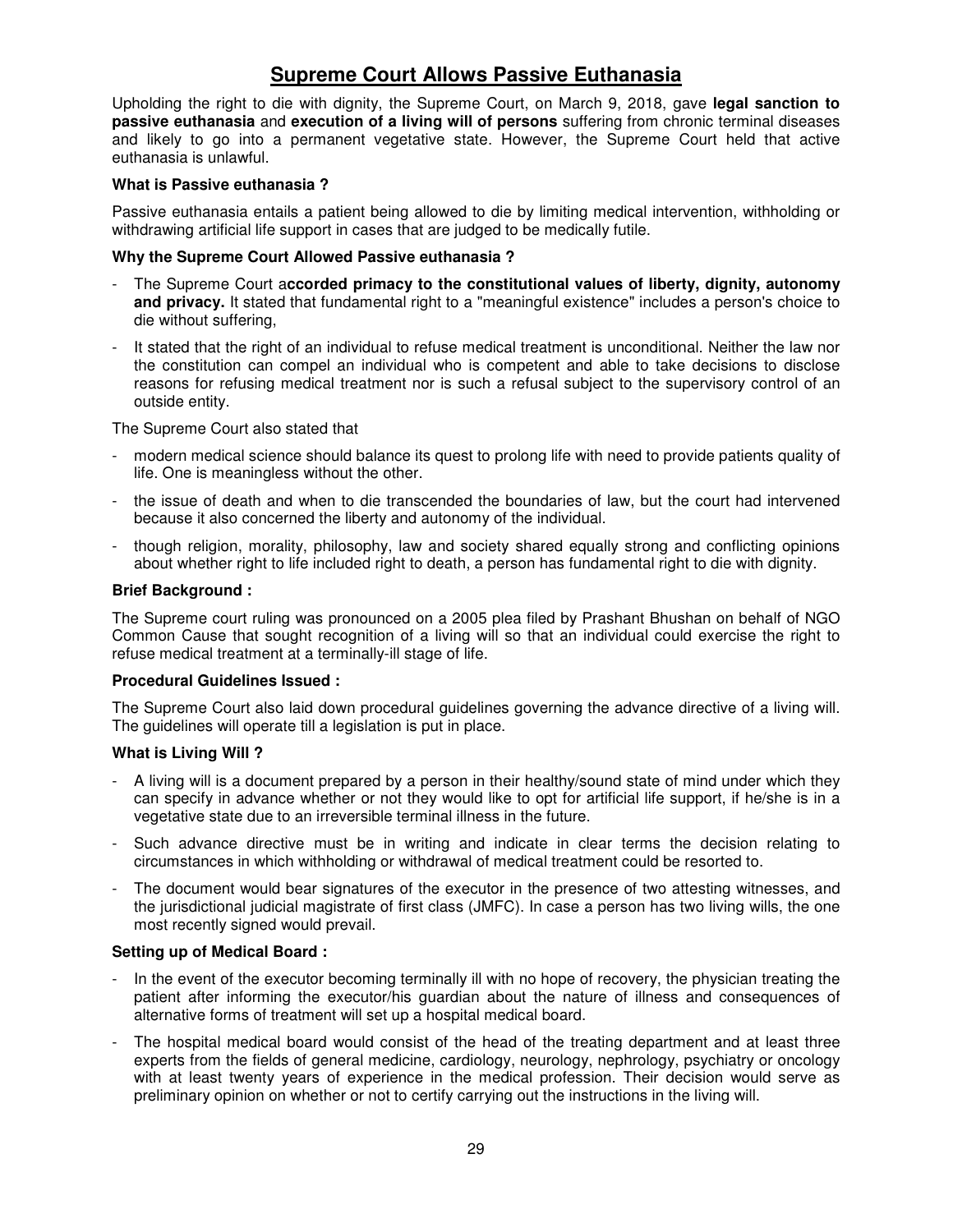- If the hospital medical board opines on executing the advance directive, another medical board will be set up, which may endorse the its execution if it concurs with the initial decision of the medical board of the hospital. This decision would then be conveyed to the jurisdictional judicial magistrate of first class (JMFC) who after visiting the patient and examining all aspects would authorise its implementation.
- If the medical board refuses to allow withdrawal of medical treatment, it may be challenged by the executor or his family members before the concerned high court.

# **Centre's Stand on the Issue :**

- While the centre supported allowing passive euthanasia, it opposed the concept of living will.
- It submitted to the court that consent for removal of artificial support may not be an informed one and could be misused in cases of the elderly.
- It stated that the government had already accepted the apex court's ruling in the landmark Aruna Shanbaug case on 11 March 2011, which held that a specific category of relatives could seek permission from the court to opt for passive euthanasia on behalf of the person in cases of a terminally ill patient.

### **241st report of the Law Commission Recommendation :**

The 241st report of the Law Commission states that passive euthanasia should be allowed with certain safeguards.

### **Question:**

Should Right to life under Article 19 of the Constitution include Right to die with dignity? Discuss in the context of Supreme Court verdict legalizing passive euthanasia. 250 Words. 15 Marks.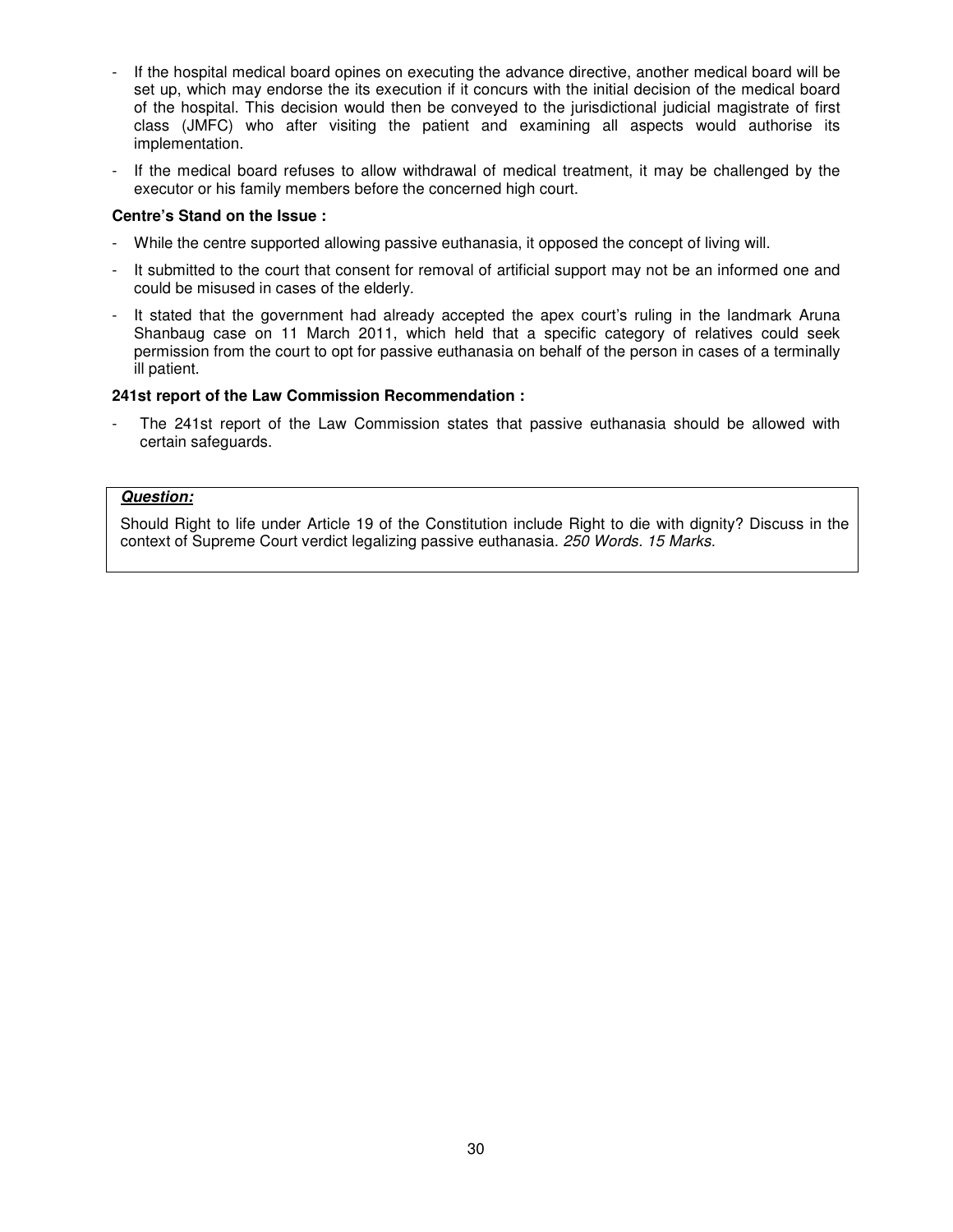# **'No detention' Policy in Primary Education Abolished**

In July 2018, Lok Sabha approved an amendment to the Right to Education (RTE) Act to remove the "no detention" policy, which ensured that no student could be held back (or failed) in a class until the end of elementary education (that is Standard 8th). The latest amendment was a significant change since the no detention policy was one of the fundamental pillars of the RTE Act. The Bill provides for a regular examination in classes 5 and 8 and if the child fails, he/she would be given an opportunity to attempt the exam in two months time. However, it has been left to the discretion of states whether to implement the detention policy or not.

### **Why No Detention policy was introduced?**

The no detention policy was introduced to curb the sharp dropout rates as students were dropping out of school because of demotivation when they fail. Moreover, failure of a student could also be for reasons beyond his control like teacher absenteeism.

### **Why Detention policy is being Re-introduced?**

No detention policy led to decline in dropout rates but it led to falling standards of education. This reflected in The Annual State of Education Report (ASER) surveys conducted by institutions such as the Pratham Education Foundation. Though enrolment was high, at over 96 per cent, student learning outcomes were not satisfactory.

ASER 2017 report showed, that the lack of education attainment meant that students in the age group of 14 to 18 struggled with foundational skills such as reading a text in their own language or solving a simple arithmetic division. This poor understanding among students, in turn, led to a sharp rise in dropout rates in classes IX and X. Thus, in the absence of detention, students had no real motivation to learn anything, and teachers had no accountability.

### **What is expected with Detention Policy?**

Detention Policy is expected to

- ensure a check on students performance and improve learning outcomes.
- deter students from taking their studies casually, and
- increase the accountability of teachers.

### **Other Issues to be addressed:**

Primary education in our country still faces long-standing limitations: poor teaching standards, inadequate infrastructure facilities, lack of monitoring mechanisms, skewed pupil-teacher ratio, etc. Unless these aspects are addressed, merely holding exams at the end of the year and detaining ill-prepared students may serve only a limited purpose.

### **Criticism against Amendment:**

Social Activists and Educationists have criticized the amendment which facilitates detention on the following grounds.

- Scrapping the 'No Detention Policy' will undermine one of the key provisions of Right to Free and Compulsory Education Act which mandates admitting children in age-appropriate classes. (Section 4 of the Act says "Where a child above six years of age has not been admitted in any school or though admitted, could not complete his or her elementary education, then, he or she shall be admitted in a class appropriate to his or her age.')
- Making children repeat classes could force the most marginalized and economically deprived among them to drop out.
- The Right to Education Act emphasizes comprehensive, continuous evaluation (Section 29) which will now be abandoned in practice as schools reorient themselves to ready children for tests.
- Holding of regular exams at the end of  $5<sup>th</sup>$  and  $8<sup>th</sup>$  class also contradicts Section 30 of the Right to Education Act which explicitly states that "no child shall be required to pass any Board examination till completion of elementary education".